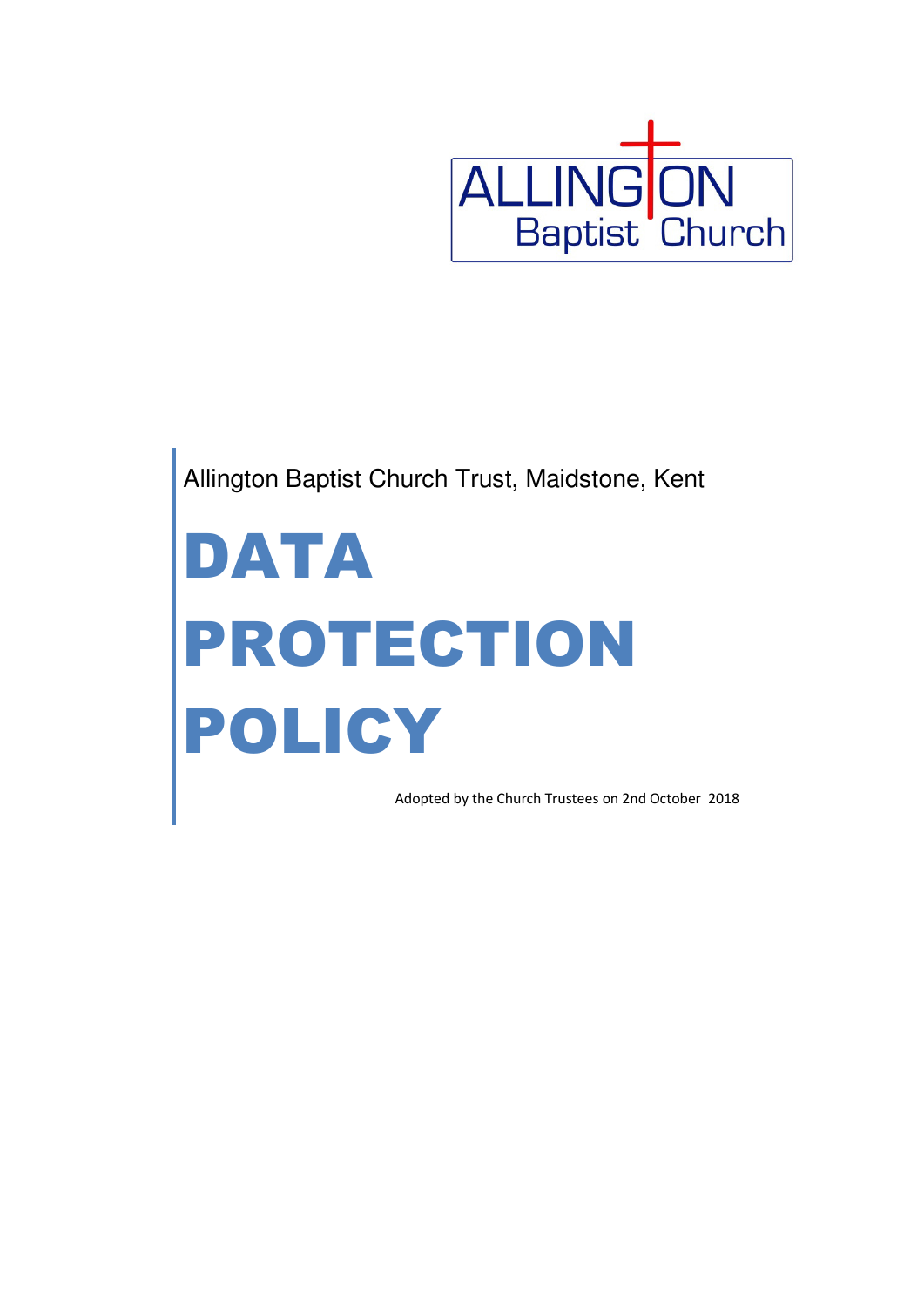# **CONTENTS**

| 1.  |                                                                |  |
|-----|----------------------------------------------------------------|--|
| 2.  |                                                                |  |
| 3.  |                                                                |  |
| 4.  |                                                                |  |
| 5.  |                                                                |  |
| 6.  |                                                                |  |
| 7.  |                                                                |  |
| 8.  |                                                                |  |
| 9.  |                                                                |  |
| 10. |                                                                |  |
| 11. | ADEQUATE, RELEVANT AND NON-EXCESSIVE PROCESSING 13             |  |
| 12. |                                                                |  |
| 13. |                                                                |  |
| 14. | PROCESSING IN ACCORDANCE WITH DATA SUBJECTS' RIGHTS 14         |  |
| 15. |                                                                |  |
| 16. |                                                                |  |
| 17. | DISCLOSURES OF INFORMATION TO THIRD PARTIES (DATA SHARING) 17  |  |
| 18. |                                                                |  |
| 19. | TRANSFERRING PERSONAL DATA OUTSIDE THE EUROPEAN UNION (EU)  20 |  |
| 20. |                                                                |  |
| 21. |                                                                |  |
| 22. |                                                                |  |
| 23. |                                                                |  |
| 24. |                                                                |  |
| 25. |                                                                |  |
|     |                                                                |  |
|     |                                                                |  |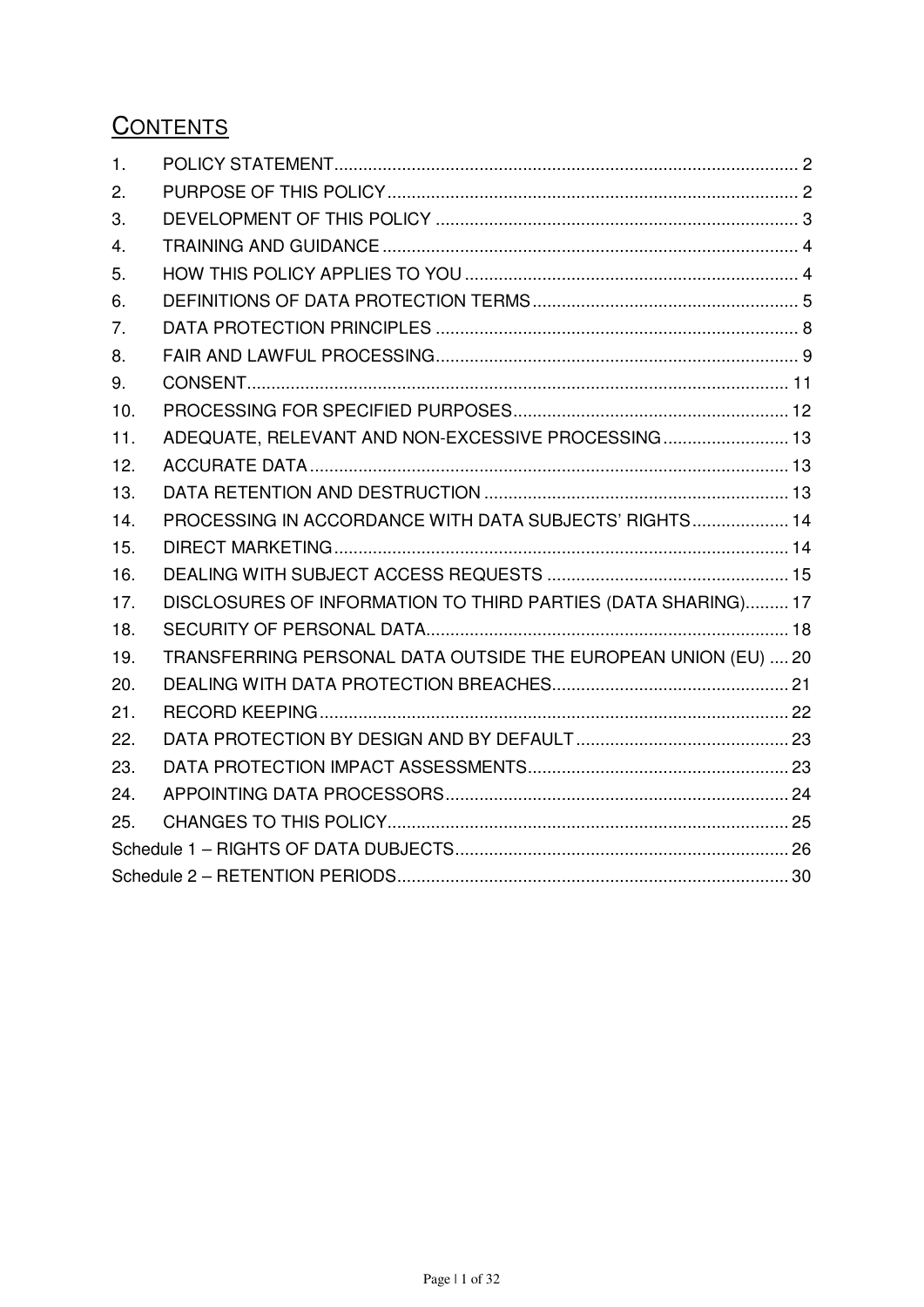#### **1. POLICY STATEMENT**

1.1 We (Allington Baptist Church, also referred to as 'ABC') are committed to protecting personal data and respecting the rights of individuals whose personal data we collect and use. We are not currently registered as a data controller with the Information Commissioner's Office (ICO). We process the personal information of individuals in accordance with our constitution and this policy.

We process personal data to enable us to, among other purposes:

- i. Provide a voluntary service for the benefit of the wider community around Maidstone and abroad;
- ii. Administer our list of regular attenders to services held at the church meetings (the Fellowship);
- iii. Provide pastoral support for the Fellowship and others connected with our church;
- iv. Safeguarding children, young people and vulnerable adults
- v. Recruit, support and manage our employees and volunteers;
- vi. Promote our services;
- vii. Maintain our own accounts and records;
- viii. Maintain the security of property and premises.
- 1.2 Everyone has rights with regard to the way in which their personal data is handled. In line with our values and aims, we are committed to good practice in the handling of personal and confidential information and to ensuring that such information is stored securely and is processed in accordance with the law.

#### **2. PURPOSE OF THIS POLICY**

- 2.1 In the course of our work, we may collect and process personal data. This may include data we receive directly from a data subject (for example, by completing forms or by corresponding with us by mail, phone, email or otherwise) and data we receive from other sources (including, for example, contractors who provide us with technical services or payment services).
- 2.2 We process the personal information of individuals in both electronic and paper form and all this data is protected under data protection law. In some cases, it is sensitive information about individuals' religious or other beliefs, finances and personal circumstances. In addition, we hold lots of less sensitive information such as names and contact details, education and employment details, and visual images of individuals connected with the church; current, past and prospective staff; volunteers; supporters; advisers; complainants and enquirers; representatives of other organisations; as well as business and other contacts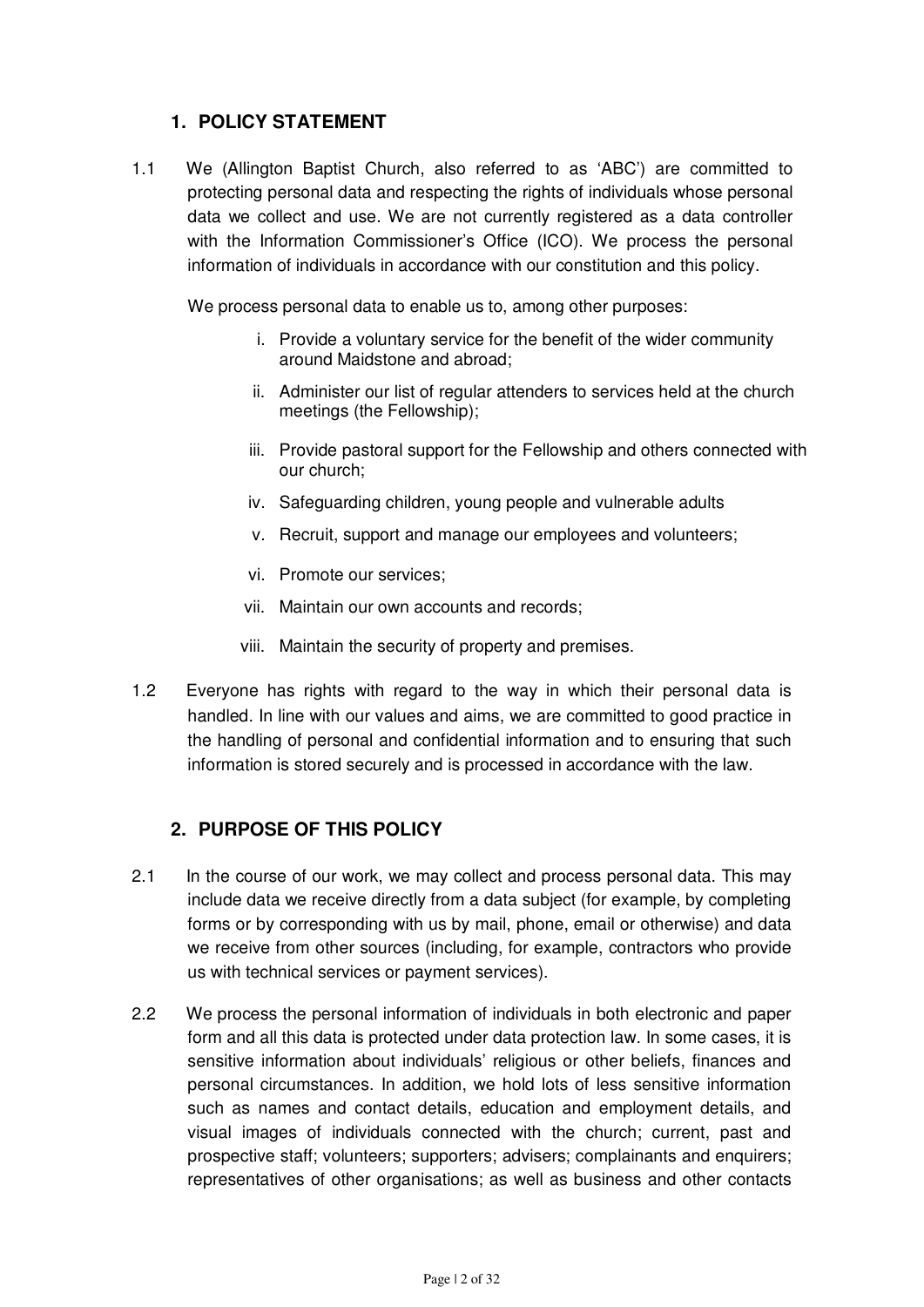such as suppliers. We may also receive other personal information from the above or other sources.

- 2.3 We do not hold information relating to criminal proceedings or offences or allegations of offences other than in the specific circumstances set out in section 6.7 of this policy.
- 2.4 We are aware that individuals can be harmed if their personal information is misused, is inaccurate, if it gets into the wrong hands as a result of poor security or if it is disclosed carelessly. We are committed to protecting personal data and information from unauthorised disclosure and ensuring its accuracy.
- 2.5 The purpose of this policy is to set out what measures we are committed to taking, as an organisation and as individual members of staff, to ensure we comply with the relevant legislation including:
	- i. The General Data Protection Regulation (GDPR);
	- ii. The Privacy and Electronic Communications Regulations (EC Directive) (PECR);
	- iii. The Computer Misuse Act 1990 (CMA);
	- iv. The common law duty of confidentiality;
	- v. Any other laws and regulations relating to the protection of personal data.
- 2.6 Breaches of data security or confidentiality are serious incidents. If they occur they will be investigated fully and actively managed to ensure that any breach is as limited as possible. A breach of the GDPR or any other legislation may mean that we, and/or a member of our staff, are liable to prosecution or to regulatory action. We may also be required to report breaches to the Information Commissioner's Office (ICO) if a breach results in a risk to an individual, and to inform the data subject if the breach results in a high risk to any person.

# **3. DEVELOPMENT OF THIS POLICY**

- 3.1 This policy has been approved by the Trustees of the church (the Data Controllers) who are responsible for ensuring that we comply with all our legal obligations. It sets out the legal rules which apply whenever we obtain, store or use personal data.
	- 3.2 Our Data Protection Co-Ordinators are responsible for ensuring compliance with data protection law, dealing with data security breaches and with the development of this policy. Any questions about the operation of this policy or any concerns that the policy has not been followed should be referred to the Data Co-Ordinators at dataprotection@abcmaidstone.co.uk.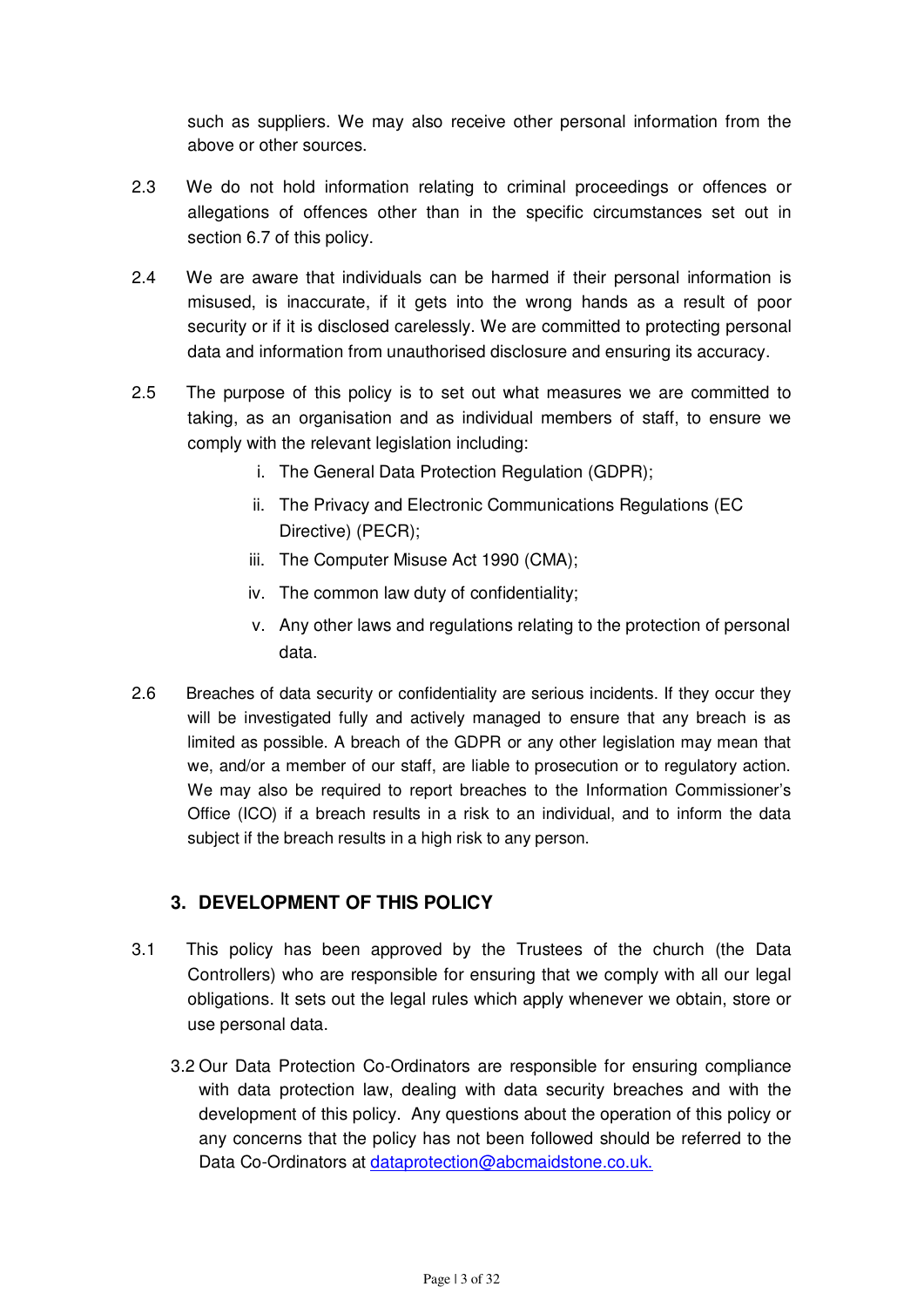The Data Protection Co-Ordinators will:

- i. Keep the content and effectiveness of this policy under review;
- ii. Oversee compliance with the policy;
- iii. Keep a record of all data security incidents or breaches and investigate in appropriate detail;
- iv. Provide or arrange training and guidance for staff;
- v. Act as our nominated contacts with the ICO.
- 3.3 References in this policy to the Data Protection Co-Ordinators shall be construed as references to the Data Protection Co-Ordinators or such other person as the Data Protection Co-Ordinators may appoint to act on his or her behalf.
- 3.4 From time to time we may need to make changes to this policy or guidance in line with current operational practices and/or legislation.
- 3.5 Any questions, ideas or concerns about the operation of this policy or recommendations for additions or amendments should be referred to the Data Protection Co-Ordinators.

#### **4. TRAINING AND GUIDANCE**

We will provide general training and/or guidance/instructions from time to time for all staff to raise awareness and outline the law. All group and team leaders must set aside time for their team to look together at the implications for their work.

#### **5. HOW THIS POLICY APPLIES TO YOU**

- 5.1 **As an employee:** You are required to comply with this policy under your employment or worker contract. If you find that you have accidentally breached the policy it is important that you contact our Data Protection Co-Ordinators immediately so that the impact of the breaches can be assessed. Anyone who breaches the data protection policy may be subject to disciplinary action, particularly in the following circumstances:
	- i. There is a big gap between the person's practice and what this policy requires;
	- ii. Data subjects have been placed in significant risk of suffering damage and/or distress;
	- iii. There is a data security breach; or
	- iv. The person has breached the policy intentionally, recklessly, for personal benefit or in concert with others.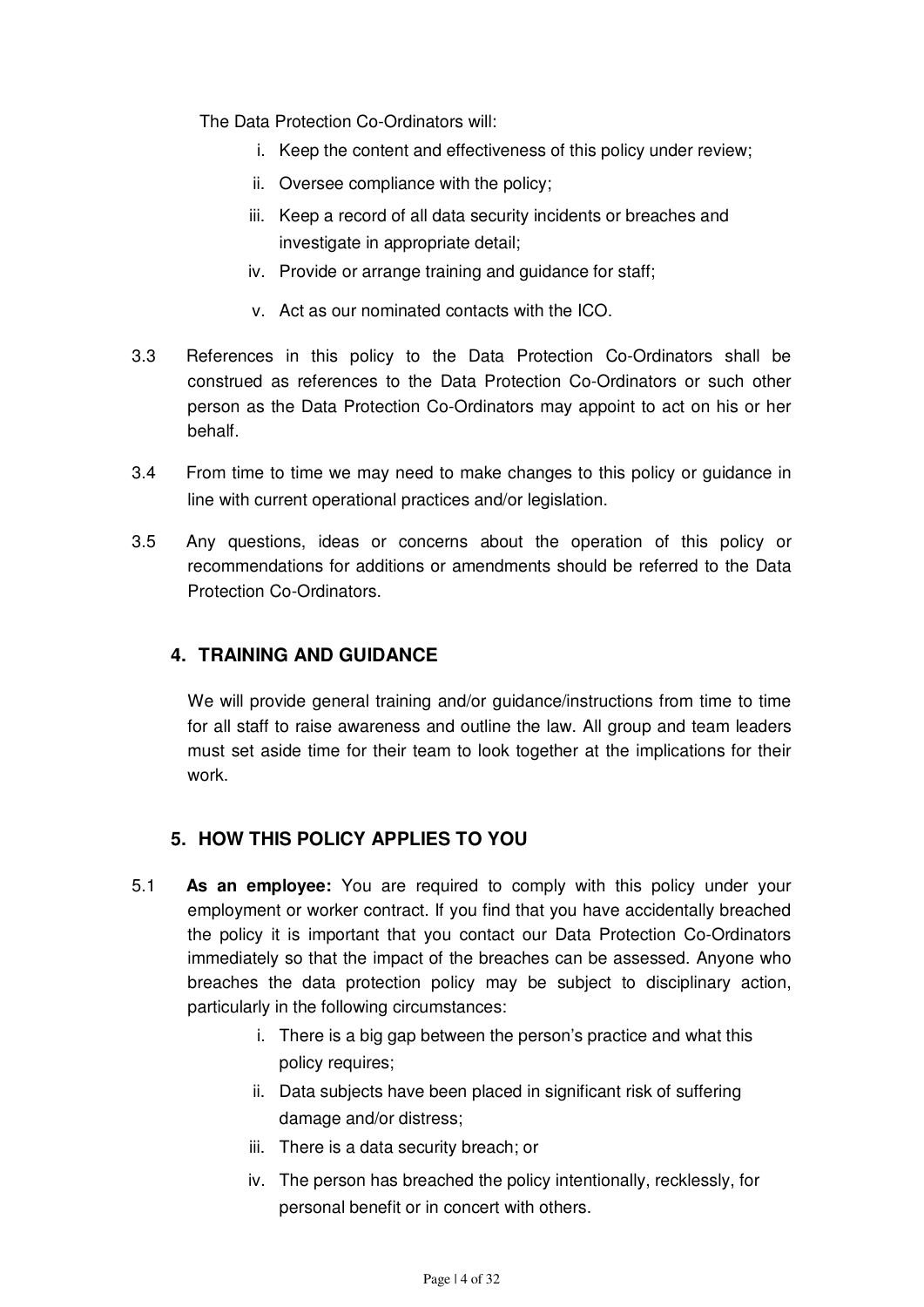- 5.2 **As an appointed data processor, group/team leader, contractor**: if you are appointed by us as a data processor you are required to comply with this policy under your contract with us. Any breach of the policy will be taken seriously and could lead to contract enforcement action or termination of the contract. Data processors have direct obligations under the GDPR, primarily to only process data on instructions from the controller (us) and to implement appropriate technical and organisational measures to ensure a level of security appropriate to the risk involved.
- 5.3 **As a data subject (see definition at section 6.2 below):** We will use your personal information in accordance with this policy.
- 5.4 If you are unsure about whether anything you propose to do might breach this policy you must speak first with the Data Protection Co-Ordinators.

# **6. DEFINITIONS OF DATA PROTECTION TERMS**

- 6.1 The GDPR (and this policy) "applies to
	- i. the processing of personal data wholly or partly by automated means and
	- ii. to the processing other than by automated means of personal data which form part of a filing system or are intended to form part of a filing system."

The first part covers all data processing which involves the use of a computer ('processing' broadly covers all forms of handling of data, including storing and accessing it. The term is defined in more detail below).

The second part covers processing which does not involve a computer, of data which either forms part of a filing system, regardless of how well-structured it is, or which is collected in order to be added to a filing system at a later time (e.g. notes of a telephone conversation which are intended to be transferred to a file), even if the data is not actually added.

The following terms are used throughout this policy and bear their legal meaning as set out within the GDPR. The GDPR definitions are further explained below for the sake of clarity:

- 6.2 **Data subjects** include all living individuals about whom we hold or otherwise process personal data. A data subject need not be a UK national or resident. All data subjects have legal rights in relation to their personal information. Data subjects for whom we are likely to hold personal data include:
	- i. Our employees;
	- ii. Consultants/individuals who are our contractors or employees working for them;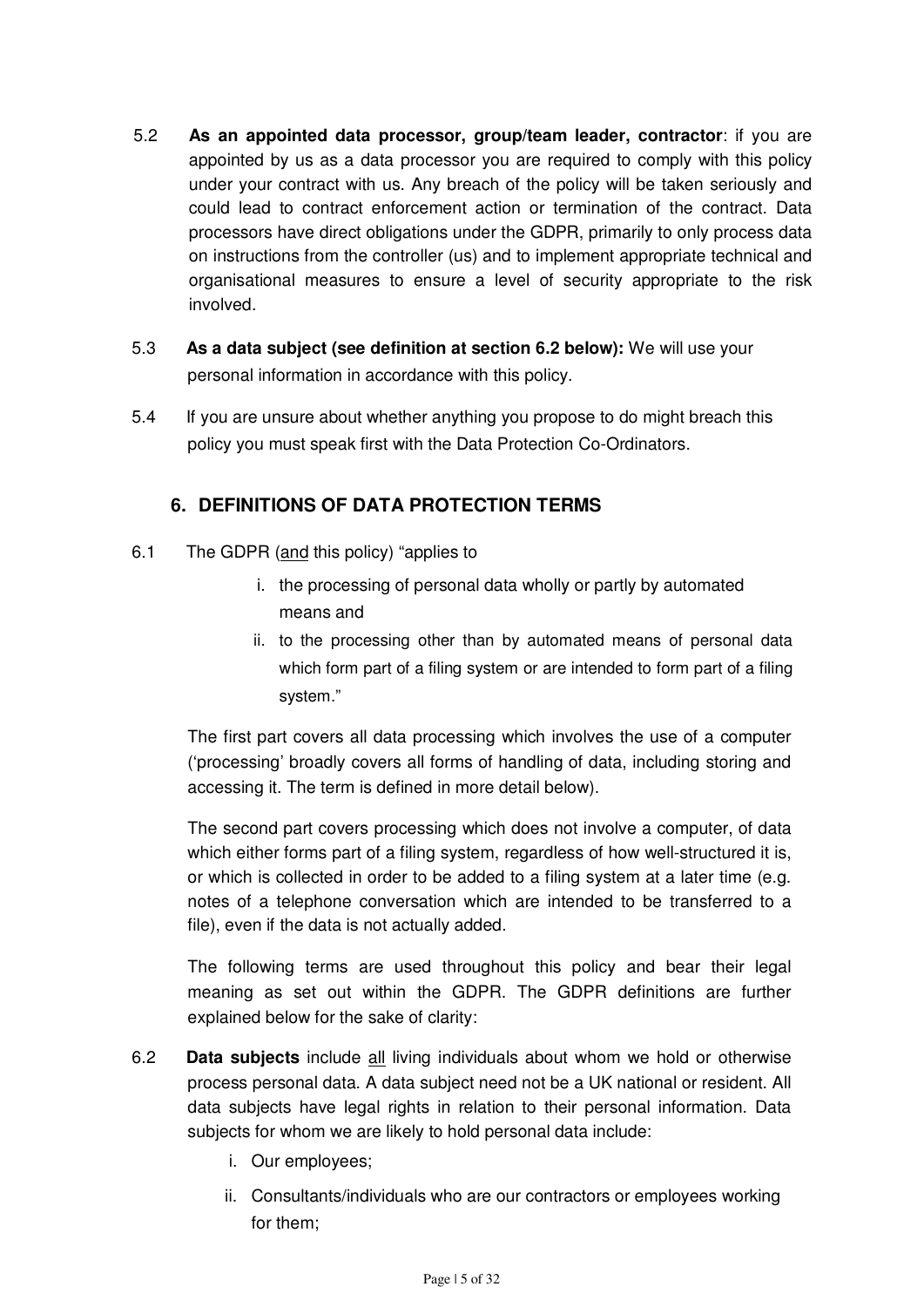- iii. Volunteers;
- iv. Individuals in key roles in the Fellowship;
- v. Members of the Fellowship;
- vi. Elders;
- vii. Trustees;
- viii. Complainants;
- ix. Supporters;
- x. Enquirers;
- xi. Advisers and representatives of other organisations.
- 6.3 **Personal data** means any information relating to a natural person who is either identified or is identifiable. A natural person must be an individual and cannot be a company or a public body. Representatives of companies or public bodies would, however, be natural persons. In addition, personal data is limited to information about living individuals and does not cover deceased persons.

An 'identified' natural person is one who is identified from the data. An 'identifiable natural person' on the other hand is one who is not identified from the data itself but who can be identified, directly or indirectly, by reference to other data, such as an identification number, location data, an online identifier or to one or more factors specific to that person.

Personal data can be factual (for example, a name, address or date of birth) or it can be an opinion about that person, their actions and behaviour.

6.4 **Data controller** means any person, company, authority or other body who (or which) determines the means for processing personal data and the purposes for which it is processed. It does not matter if such decisions are taken alone or jointly with others.

The data controller is responsible for the personal data which is processed and the way in which it is processed. We, the Trustees, are the data controllers of data which we process and this policy is intended to explain how we will comply with the GDPR.

6.5 **Data processors** include any individuals or organisations, which process personal data on our behalf and on our instructions e.g. an external organisation which provides secure waste disposal for us. This definition will include the data processors' own staff (note that, as mentioned above, staff of data processors may also be data subjects).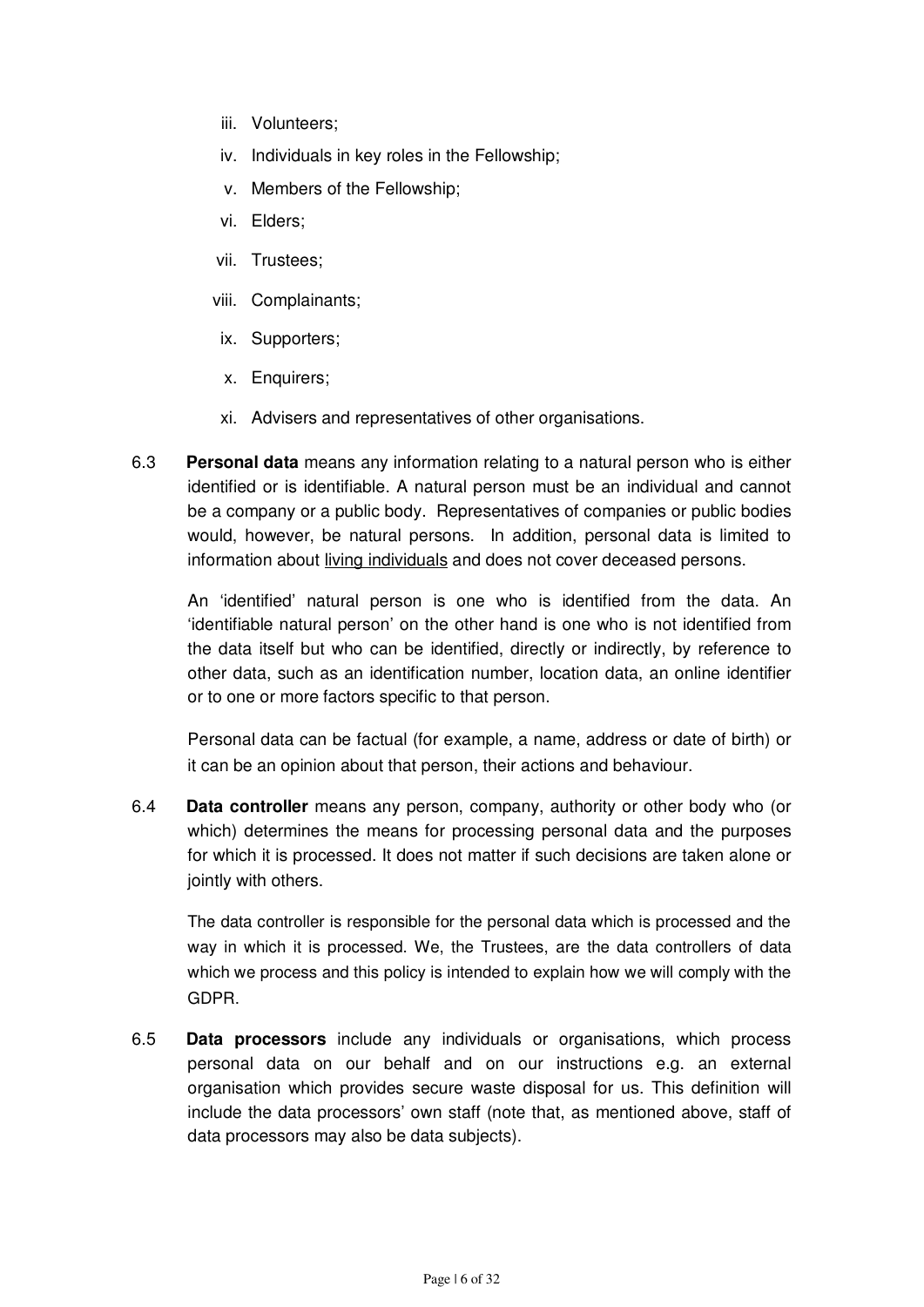- 6.6 **Processing** is very widely defined and includes any activity that involves the data. It includes obtaining, recording or holding the data, or carrying out any operation or set of operations on the data including organising, amending, retrieving, using, disclosing, erasing or destroying it. Processing can also include transferring personal data to third parties, listening to a recorded message (e.g. on voicemail) or viewing personal data on a screen or in a paper document which forms part of a structured filing system. Viewing of clear, moving or stills images of living individuals is also a processing activity.
- 6.7 **Sensitive personal data** (referred to as 'special categories of data' in the GDPR) includes information about a person's:
	- i. Racial or ethnic origin;
	- ii. Political opinions;
	- iii. Religious or similar (e.g. philosophical) beliefs;
	- iv. Trade union membership;
	- v. Health (including physical and mental health, and the provision of health care services);
	- vi. Genetic data;
	- vii. Biometric data;
	- viii. Sexual life and sexual orientation.

Other than in the circumstances described in sections 6.8 and 6.9 below, information relating to criminal convictions and offences should not be processed unless the processing is authorised by law or is carried out under the control of official authority. This includes information about

- i. allegations of criminal offences;
- ii. proceedings in relation to criminal offences or alleged offences; and
- iii. the disposal of criminal proceedings including sentencing.

Sensitive personal data can only be processed under strict conditions, including the data subject's explicit consent (although other alternative conditions can apply in limited, very specific circumstances as described below).

- 6.8 The processing of sensitive personal data relating to criminal convictions and offences by accredited, nationally recognised and non-accredited ministers who are in active ministry in our church or who may return to active ministry, or by an individual in the Fellowship or in regular contact with us, where strictly necessary, be carried out where it fulfils one of the following substantial public interest conditions under Schedule 1, Part 2 of the Data Protection Act 2018:
	- i. preventing or detecting unlawful acts;
	- ii. protecting the public against dishonesty, malpractice or other seriously improper conduct; or
	- iii. any other of the substantial public interest conditions which may apply in the circumstances;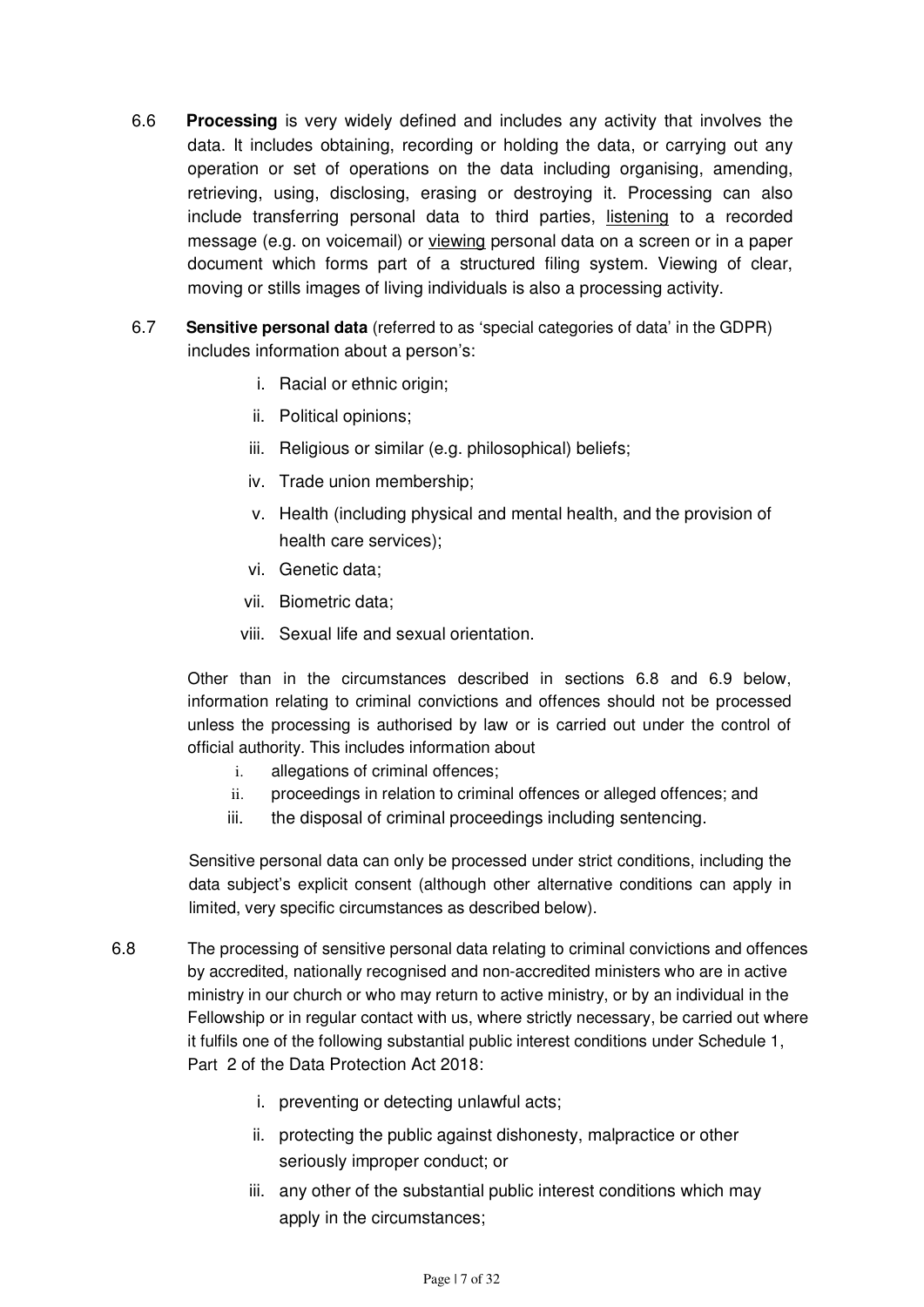or, where it meets the following additional condition relating to criminal convictions under Schedule 1, Part 3 of the Data Protection Act 2018:

- (iv) processing carried out by a not-for-profit body with a religious aim in the course of its legitimate activities with appropriate safeguards where it relates solely to the members or former members of the body or to persons in regular contact with it in connection with its purposes, and the personal data is not disclosed outside that body without the consent of the data subjects.
- 6.9 Sensitive personal data may also be processed for the purpose of safeguarding children or individuals at risk where it meets the substantial public interest condition under Schedule 1, Part 2 of the Data Protection Act 2018 and the processing is necessary for:
	- i. protecting an individual from neglect or physical, mental or emotional harm; or
	- ii. protecting the physical, mental or emotional well-being of an individual where that individual is aged under 18, or, aged 18 and over and at risk

and if the circumstances so demand, may be without the explicit consent of the data subject where obtaining consent would prejudice the provision of protection for the child or individual at risk.

# **7. DATA PROTECTION PRINCIPLES**

- 7.1 Anyone processing personal data must comply with the GDPR's Principles. These provide that personal data must be:
	- i. processed lawfully, fairly and in a transparent manner (see section 8 below);
	- ii. processed for specified, explicit and legitimate purposes and not in a manner that is incompatible with those purposes;
	- iii. adequate, relevant and limited to what is necessary for the purpose;
	- iv. accurate and, where necessary, up to date;
	- v. not kept longer than necessary for the purpose, unless it is retained for public interest, scientific, historical research or statistical purposes and appropriate measures are taken to safeguard the rights of data subjects;
	- vi. processed in a manner which ensures its security, including protection against unauthorised or unlawful processing and against accidental loss, destruction or damage, using appropriate technical and organisational means.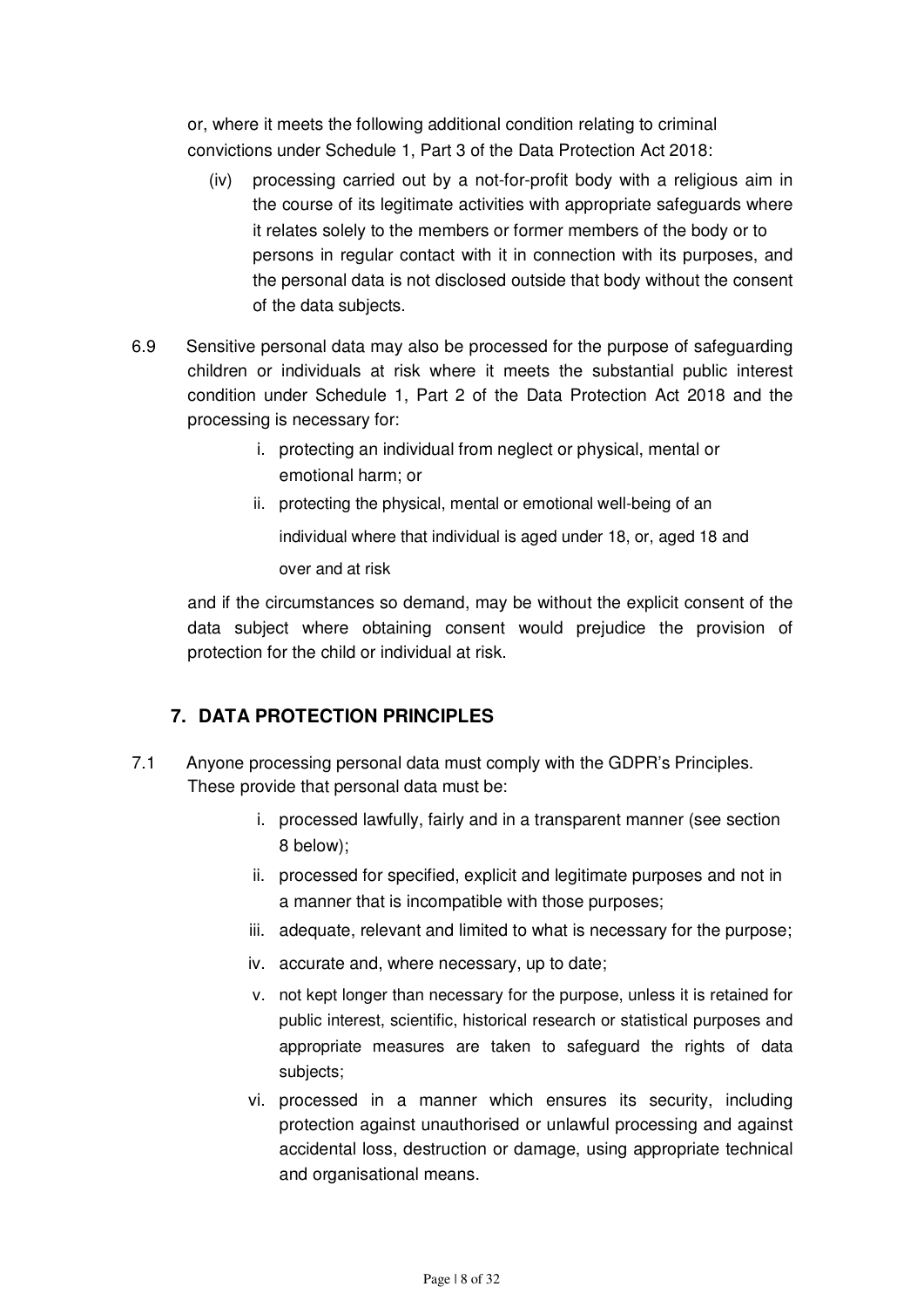- 7.2 Personal data must also be processed in accordance with the rights of data subjects (see section 14 and Schedule 1).
- 7.3 Personal data cannot be transferred (or stored) outside the European Union (EU) unless this is permitted by the GDPR (see section 19). This includes storage on a cloud the servers of which are located outside the EU.

#### **8. FAIR AND LAWFUL PROCESSING**

- 8.1 Fairness of processing means that we only process data in the manner in which data subjects reasonably expect. In order to make data subjects aware of how we process personal data, the GDPR requires that we provide data subjects with certain information when we collect information from them as well as when we collect information about them from other sources.
- 8.2 If personal data is collected directly from data subjects, we will inform them (in writing) about:
	- i. Our identity and contact details;
	- ii. The identity and contact details of the Data Protection Officer;
	- iii. The purposes for which we intend to process the data and the legal basis for the processing;
	- iv. If data processing is justified on the basis of legitimate interests pursued, those legitimate interests should be identified;
	- v. The recipients, or categories of recipients of the data;
	- vi. If we intend to transfer personal data out of the EU or to an international organisation, the fact that we shall transfer data in this manner and information about the safety of or safeguards involved in such transfer;
	- vii. The period for which the data will be stored or the criteria for determining that period;
	- viii. The rights of data subject as set out in Schedule 1;
	- ix. Where processing is based on consent, the right to withdraw that consent at any time;
	- x. The right to complain to the Information Commissioner's Office;
	- xi. Whether the provision of personal data is a contractual or statutory requirement, the possible consequences of failing to provide it;
	- xii. The existence of any automated data processing (i.e. decisions made solely by an automated process, without human judgment, which significantly affects a Data Subject) and meaningful information about how the process works;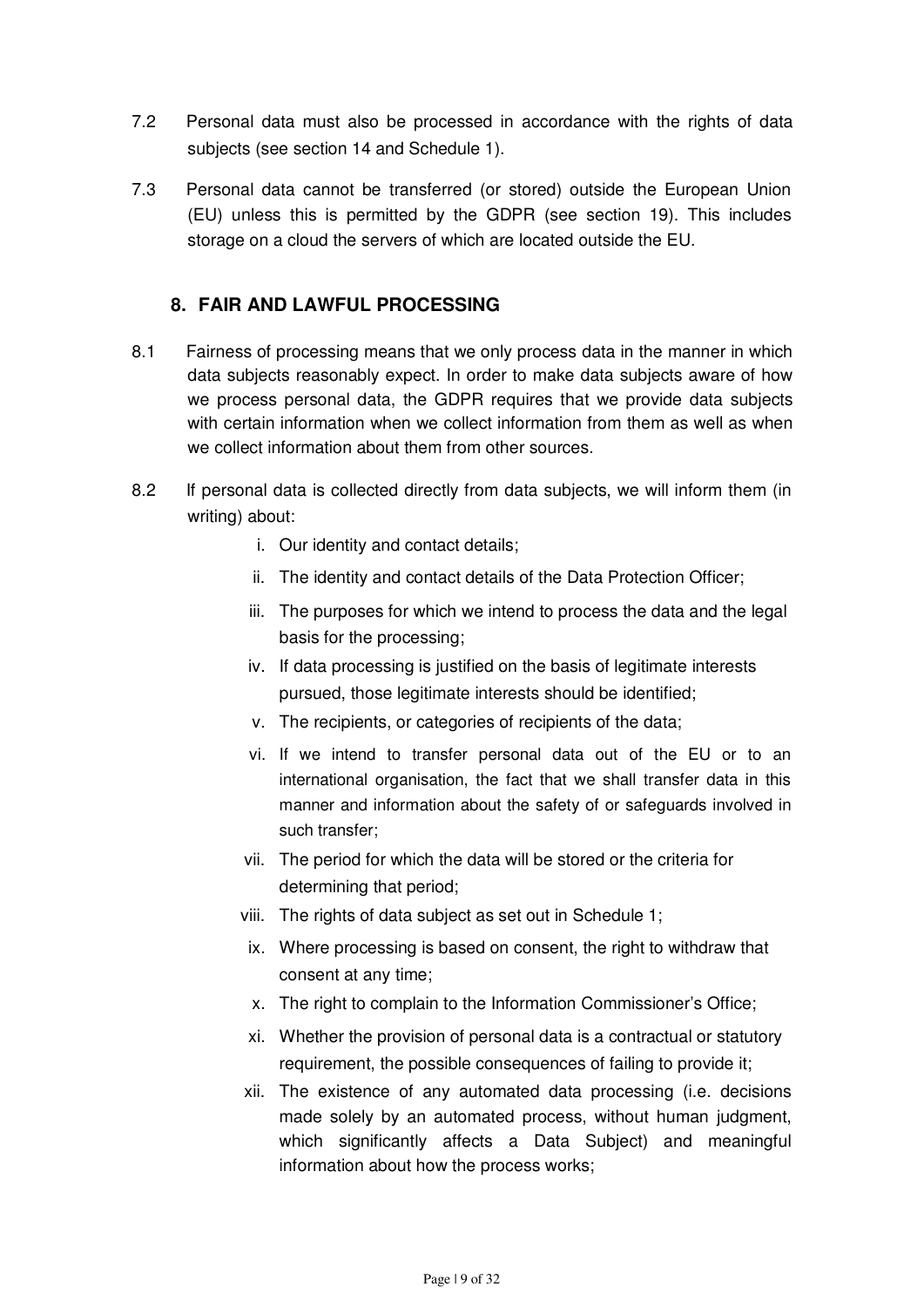xiii. If we intend to process personal data further for a purpose other than that for which the data was collected we will also provide information on that purpose prior to the further processing.

This information must be given at the time when the personal data is obtained.

- 8.3 If data is collected from a third party rather than directly from the data subjects, we will provide to the data subjects (in writing), within a reasonable time and not later than one month after we collect the data, with the information described in paragraph 8.2 as well as the following information:
	- i. The categories of data concerned;
	- ii. The source of the personal data.

If we use personal data collected in this manner for communicating with data subjects we must provide this information not later than the time of our first communication with them, and if we intend on disclosing any of the personal data we must provide this information before the disclosure.

If we collect data from the data subject and we are aware that we will later be collecting additional data from third party sources it may be more effective to provide all the information to the data subject when we collect the data from them.

- 8.4 The information described in paragraphs 8.2 and 8.3 must be given in clear and plain language, and must be concise, transparent, intelligible and easily accessible. Depending on the context, it may be appropriate to provide the more essential information and explain where the full information can be found.
- 8.5 If we receive personal data about a data subject from other sources, we will provide the data subject with this information as soon as possible thereafter, unless a legal exemption applies. Legal advice should be sought before an exemption is applied and a record must be kept of a decision to apply an exemption including the reasons for it.
- 8.6 Personal data received about a data subject from other sources may be a protected disclosure for whistleblowing purposes or may have been referred to us by an official authority to carry out our own investigation. The processing of complaints and allegations of criminal activity may be withheld from the data subject where one of the legal exemptions applies (see section 6 of this policy).
- 8.7 Processing of data is only lawful if at least one of the conditions listed in Article 6 of the GDPR is satisfied. These conditions include:
	- i. The data subject has given consent to the processing of the data for specific purposes (as described in section 9);
	- ii. The processing is necessary for a contract with the data subject;
	- iii. The processing is necessary for us to comply with a legal obligation;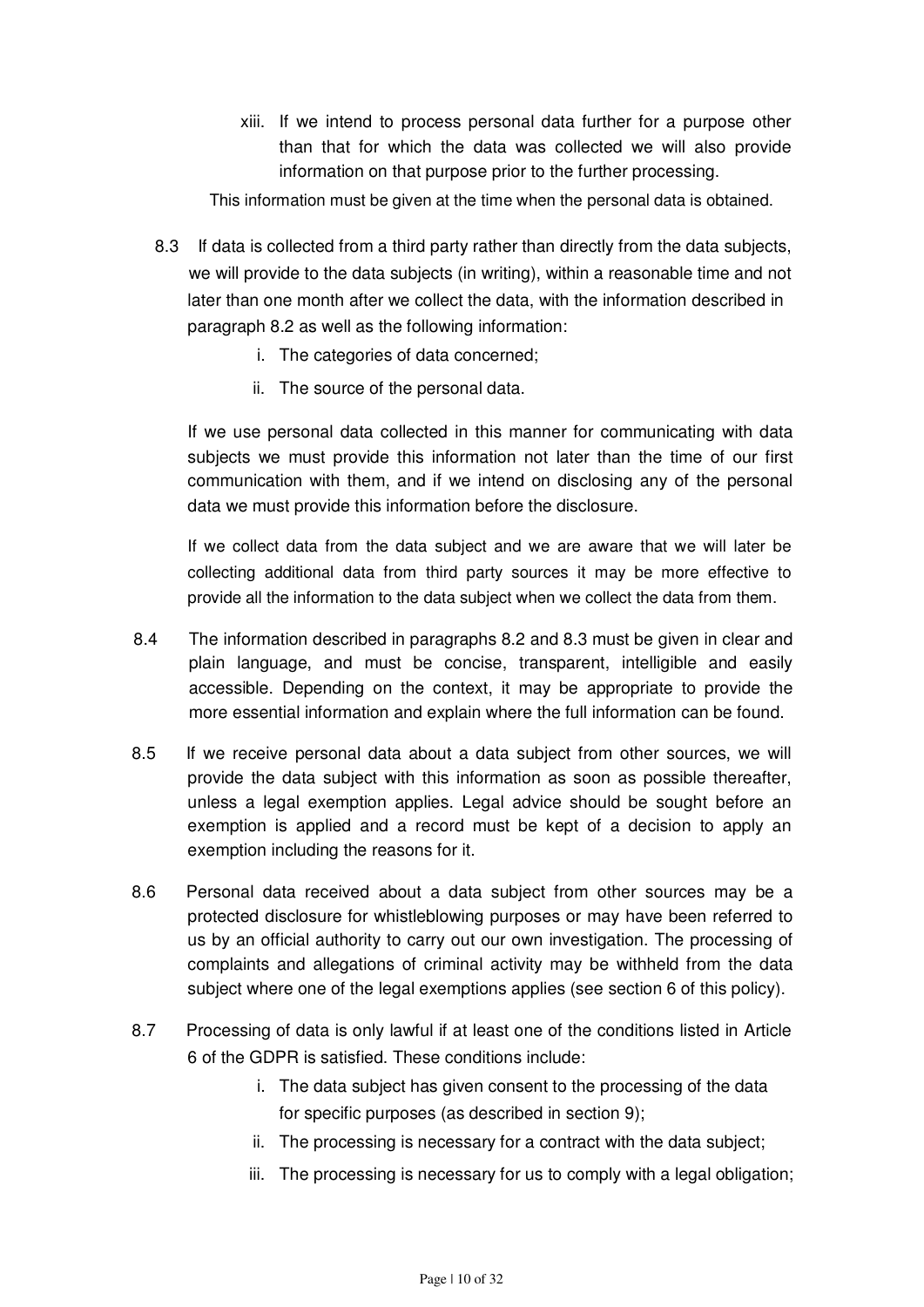iv. The processing is necessary for legitimate interests pursued unless these are overridden by the interests, rights and freedoms of the data subject.

The GDPR includes other conditions and before deciding on which condition should be relied upon, the original text of the GDPR should be consulted as well as any relevant guidance.

- 8.8 When we rely on the legitimate interests ground we must carry out a balancing exercise, weighing our legitimate interests with the rights of the individuals concerned. If our use of that information poses a risk to the rights of the individual it may be more appropriate to obtain the individual's consent for the particular processing so as to give the individual more control over how we use their information.
- 8.9 When sensitive personal data is processed, we must also satisfy one of the conditions set out in Article 9 of the GDPR. These include:
	- i. The data subject has explicitly given consent;
	- ii. The processing is necessary for carrying out our obligations under employment and social security and social protection law;
	- iii. The processing is necessary for safeguarding the vital interests (in life or death situations) of an individual and the data subject is incapable of giving consent;
	- iv. The processing is carried out in the course of our legitimate activities and only relates to members of the Fellowship or persons we are in regular contact with in connection with our purposes:
	- v. The processing is necessary for pursuing legal claims.

The GDPR provides other alternatives for processing sensitive personal data as well and before deciding on which condition should be relied upon, the original text of the GDPR should be consulted together with any relevant guidance.

8.10 It is important that decisions we make concerning which grounds we will rely on are recorded.

#### **9. CONSENT**

9.1 Where personal data is not necessary for contractual purposes or for our legitimate interests or in the absence of a legal obligation justifying processing, usually the consent of the data subject is required to justify processing. Consent can however be withdrawn at any time and if withdrawn, the processing should cease. Data subjects should be informed of their right to withdraw consent and withdrawing consent should be as easy as it is provide consent.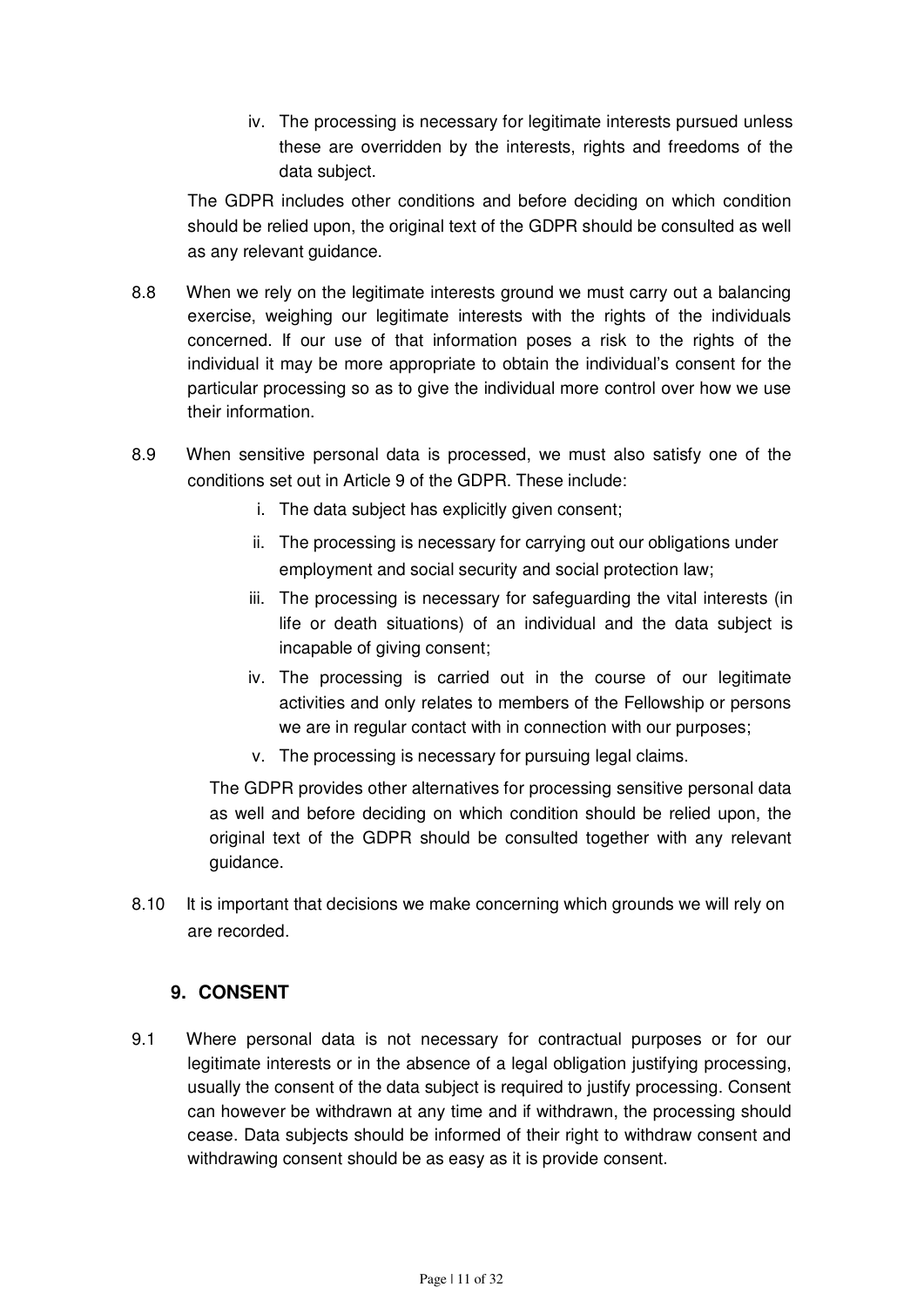- 9.2 The GDPR requires consent to be a freely given, specific, informed and unambiguous indication of the data subject's wishes. It must be a statement or clear affirmative action which signifies agreement to the processing of personal data relating to the member. As a result, presumed consent and pre-selected opt-in boxes will not constitute valid consent under the GDPR.
- 9.3 Consent cannot be relied on if the individual concerned does not have a choice whether to provide us with their information or not. We cannot therefore require consent as a condition to providing a service as consent would not be considered to be freely given (other grounds for processing may be useful in such a case).
- 9.4 When obtaining consent we are also required to clearly set out the specific reason why we are obtaining the individual's information and how we intend to use it so that the individual's consent can be considered specific and informed.
- 9.5 Consent is not everlasting and before obtaining consent for processing personal data we should consider how we can ask the individual to refresh their consent at reasonable intervals in the future. Although the law does not specify how long consent is valid for, in determining this we will take into account how long the individuals concerned can expect their data to be used for. As an example, if we obtain consent from an individual to use their image that individual might reasonably not expect us to use their image more than a year later.
- 9.6 It is not enough that we obtain consent but we must be able to show that we obtained consent. It is therefore best to obtain consent in writing so that we can keep a clear and durable record of it.

#### **10. PROCESSING FOR SPECIFIED PURPOSES**

- 10.1 We will only process personal data for the specific purposes set out in our privacy notices (as described in section 8) or for other purposes specifically permitted by law. We will notify those purposes to the data subject in the manner described in section 8 unless there are lawful reasons for not doing so and this is permitted by a legal exemption.
- 10.2 We may process data for further purposes which we might not have envisaged when providing the data subject with the original privacy notice as long as the further purpose is compatible with the original purpose for which the data was collected. When assessing compatibility, we will consider, among all other relevant issues, the link between the purposes, the context in which the data was collected, the reasonable expectation of the data subject concerned, the nature of the personal data, the consequences of the further processing and the existence of appropriate safeguards. We are required to inform data subjects of the further purposes and provide them with appropriate additional information before we commence the further processing.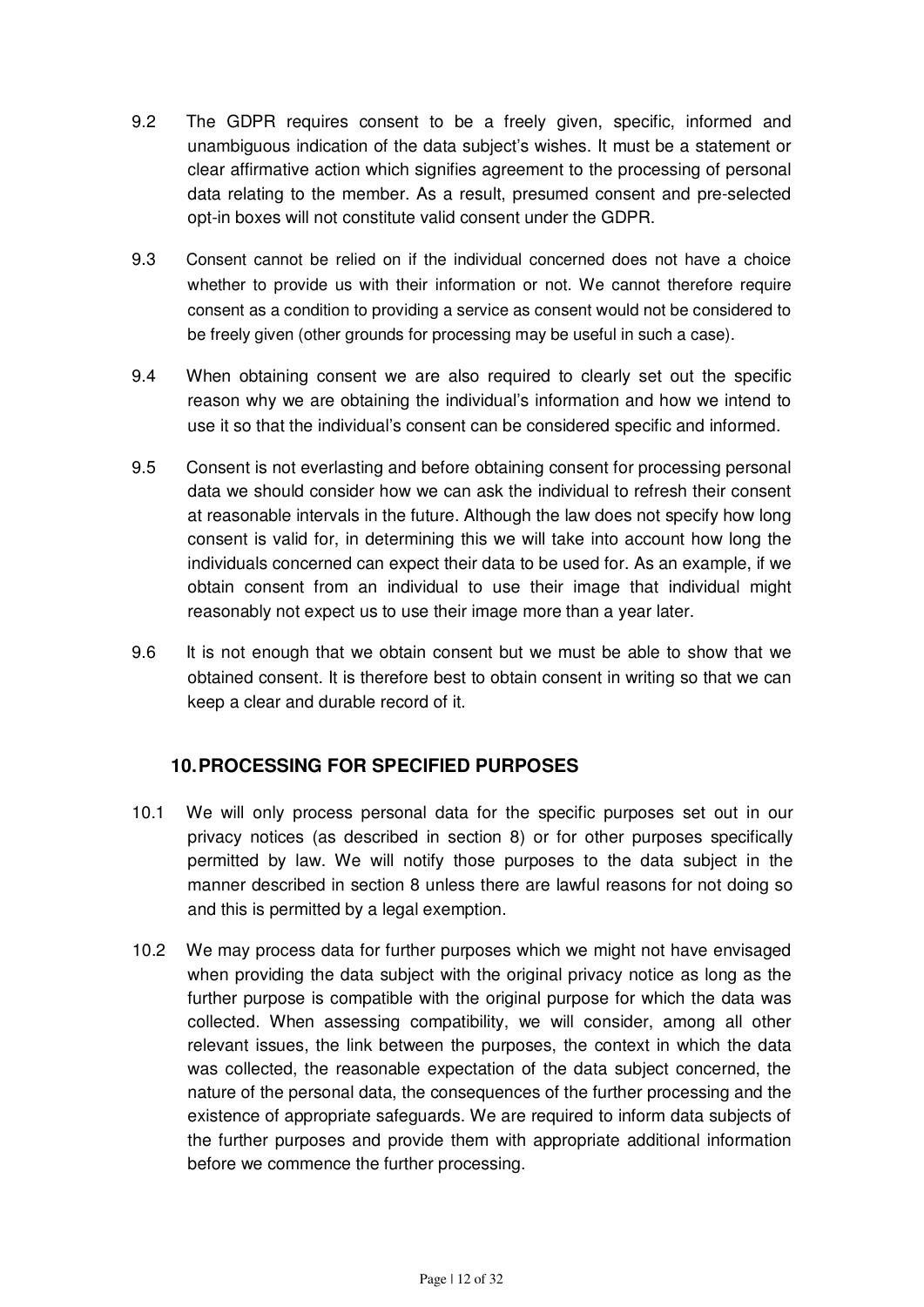#### **11. ADEQUATE, RELEVANT AND NON-EXCESSIVE PROCESSING**

- 11.1 We will only collect and use personal data to the extent that it is required for the specific purpose described in section 10 above (which would normally be notified to the data subject). We should collect and use just enough information, which is relevant, to achieve that purpose, but not more than is required.
- 11.2 We will check records regularly for missing information and to reduce the risk of irrelevant or excessive information being collected.
- 11.3 When implementing systems which involve processing personal data we will consider how such systems can provide for data minimisation by design and by default as described in section 22.

#### **12. ACCURATE DATA**

- 12.1 We will ensure that personal data held is accurate and, where appropriate, kept up to date. The accuracy of personal data should be checked at the point of collection and at regular intervals afterwards. If a data subject informs us of a change of circumstances their record must be updated as soon as is practicable. All reasonable steps will be taken to destroy or amend inaccurate or out-of-date data.
- 12.2 Data subjects are to be given the means to easily contact us to amend any data which we hold about them if it is inaccurate or outdated and we should affect such changes unless we have a good reason not to.
- 12.3 Where a data subject challenges the accuracy of their personal data, we will mark this information as potentially inaccurate and we will try to resolve the issue informally. Where the issue is not resolved, disputes will be referred to the Data Protection Co-Ordinators.
- 12.4 Records should be kept in such a way that the individual concerned can inspect them. Such documents could also be required, in certain circumstances, to be disclosed to other bodies at a later date. Information should therefore be correct, unbiased (unless a professional opinion is required to be given), unambiguous and clearly readable. Information from an external source should be recorded clearly and dated, and the source identified.

#### **13. DATA RETENTION AND DESTRUCTION**

13.1 We will not keep personal data longer than is necessary for the purpose or purposes for which they were collected and we will comply with official guidance issued to our sector with regard to retention periods for specific items of personal data. We will take all reasonable steps to destroy, or erase from our systems, all data which is no longer required.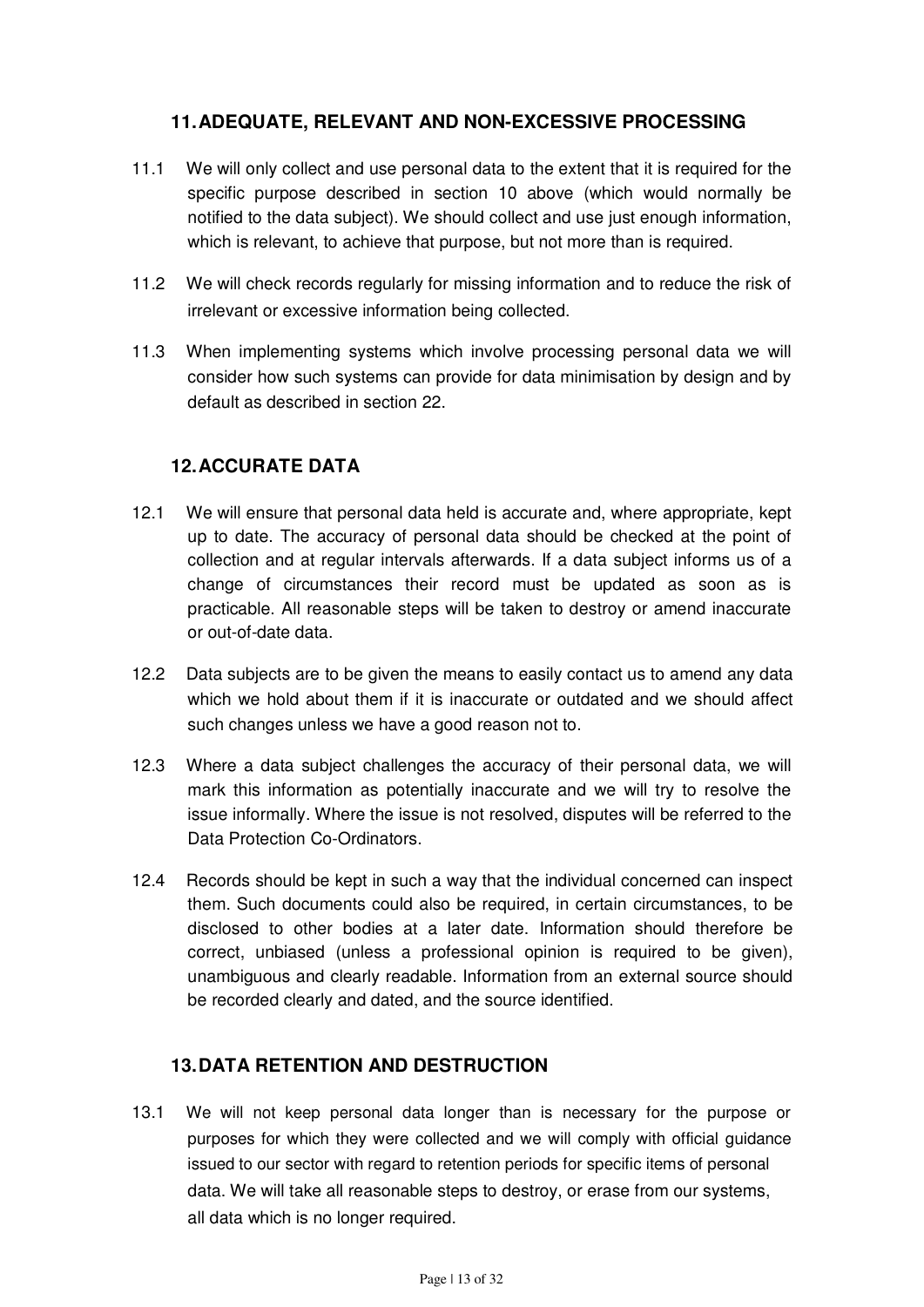- 13.2 Information about how long we will keep records for can be found in our Data Retention Schedule – Schedule 2.
- 13.3 When they are no longer required, solid state devices, hard disks, CD-ROMs and other storage media which have at any time held or processed personal data must be dealt with so that the personal information cannot be recovered from them. They should be overwritten using an industry recognised process so that the data previously stored on them is beyond recovery by any available technological or other means, or should be physically destroyed by secure means.

#### **14. PROCESSING IN ACCORDANCE WITH DATA SUBJECTS' RIGHTS**

- 14.1 We will process all personal data in line with data subjects' rights, in particular their right to:
	- i. Request access to any personal data held about them by us (the right of subject access is discussed in section 16 below),
	- ii. Prevent the processing of their personal data for direct-marketing purposes (discussed in section 15 below);
	- iii. Ask to have inaccurate personal data amended; and
	- iv. Object to processing, in certain circumstances.
- 14.2 If any communication is received by an employee or member of the Fellowship from a data subject which relates or could relate to their data protection rights, this should be forwarded to our Data Protection Co-Ordinators **immediately**.
- 14.3 A more detailed description of the rights of data subiects can be found in Schedule 1 although the precise conditions contained in the GDPR will be applied when giving effect to these rights.

#### **15. DIRECT MARKETING**

15.1 'Direct marketing' means the communication (by whatever means) of any advertising or marketing material which is directed to particular individuals. This includes contact made by organisations to individuals solely for the purposes of promoting their aims and the advertising need not be of a commercial product, nor need anything be offered for sale. We will adhere to the rules set out in the GDPR, the Privacy and Electronic Communications Regulations and any laws which may amend or replace the rules governing direct marketing when we make contact with data subjects, whether that contact is made by (but not limited to) post, email, text message, social media messaging, telephone (both live and recorded calls) and fax. Stricter rules apply to marketing by email and other electronic means including text messaging, social media messaging, fax and automated telephone calls.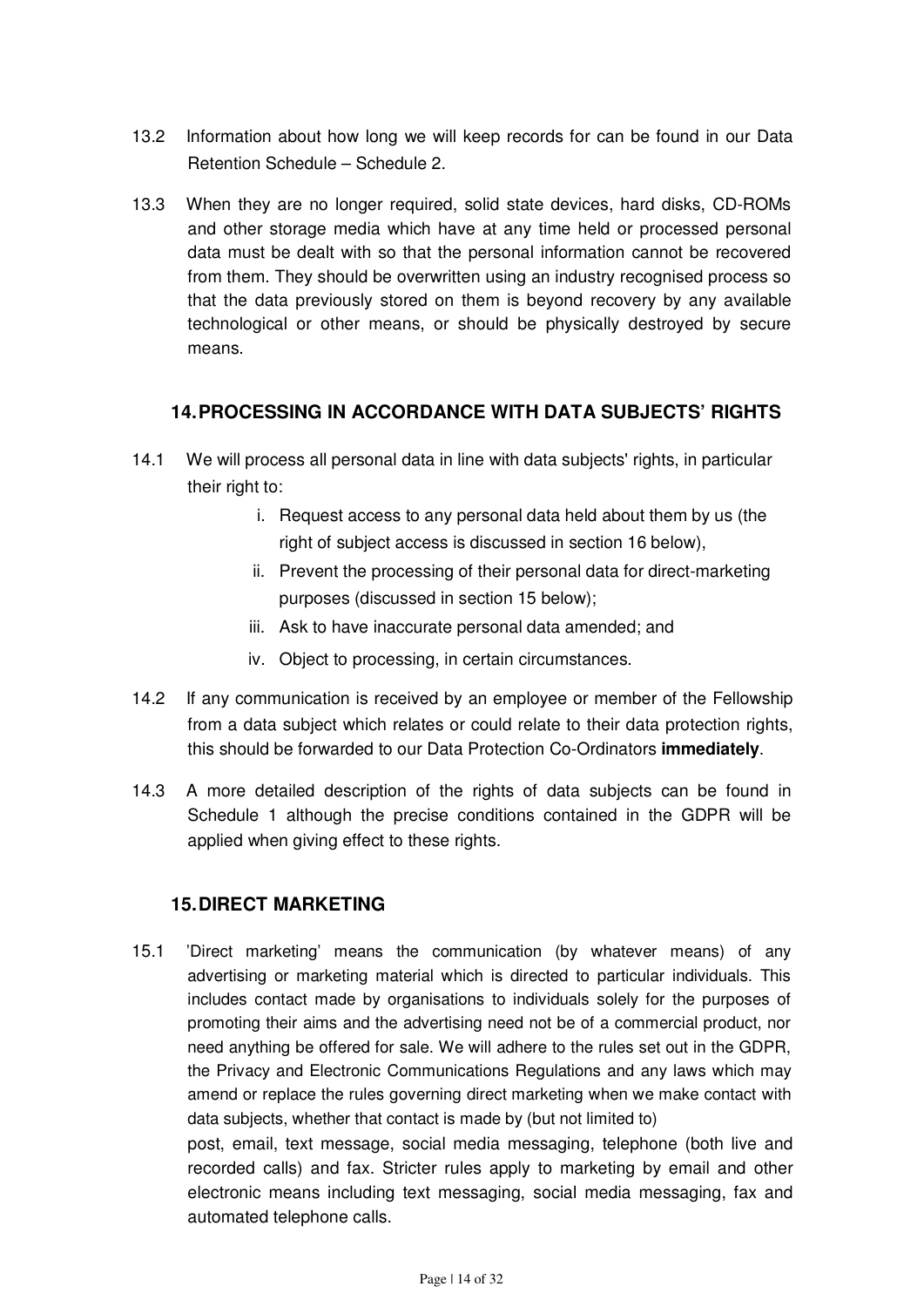- 15.2 Any direct marketing material that we send should identify us as the sender and should describe how an individual can object to receiving similar communications in the future.
- 15.3 Data subjects have a very strong right to object to any form of processing of their personal data for a direct marketing purpose. If an individual exercises their right to object we are required to cease processing for this purpose within a reasonable time.

#### **16. DEALING WITH SUBJECT ACCESS REQUESTS**

- 16.1 All data subjects have a right to obtain from us copies of personal data which we hold about them. Such copies shall be provided together with information about:
	- i. The purposes of processing;
	- ii. The categories of personal data concerned;
	- iii. The recipients to whom the data has been or will be disclosed, particularly if these are outside the European Economic Area;
	- iv. The envisaged period for which the data will be held;
	- v. The existence of the right to request rectification, erasure or restriction of processing as well as the right to object to data processing;
	- vi. The right to lodge a complaint to the ICO;
	- vii. Where the data is collected from someone other than the data subject, the source from which we obtained the data;
	- viii. The existence of any automated decision-making and a description of the logic involved as well as information about the significance and envisaged consequences of such processing;
	- ix. The safeguards in place in relation to personal data transferred outside the European Economic Area.
- 16.2 Requests do not need to be made in any particular form and need not quote the law or the right of subject access. It is enough that a data subject asks for their personal information. Employees and Team or group Leaders who receive such a request must forward it to the Data Protection Co-Ordinators **immediately** as there is a limited timeframe in which we are required to comply and we may need to obtain additional information from the individual before we can do so, including clarification of the scope of the request and confirmation of the individual's identity.
- 16.3 More information about the right of subject access can be found in Schedule 1.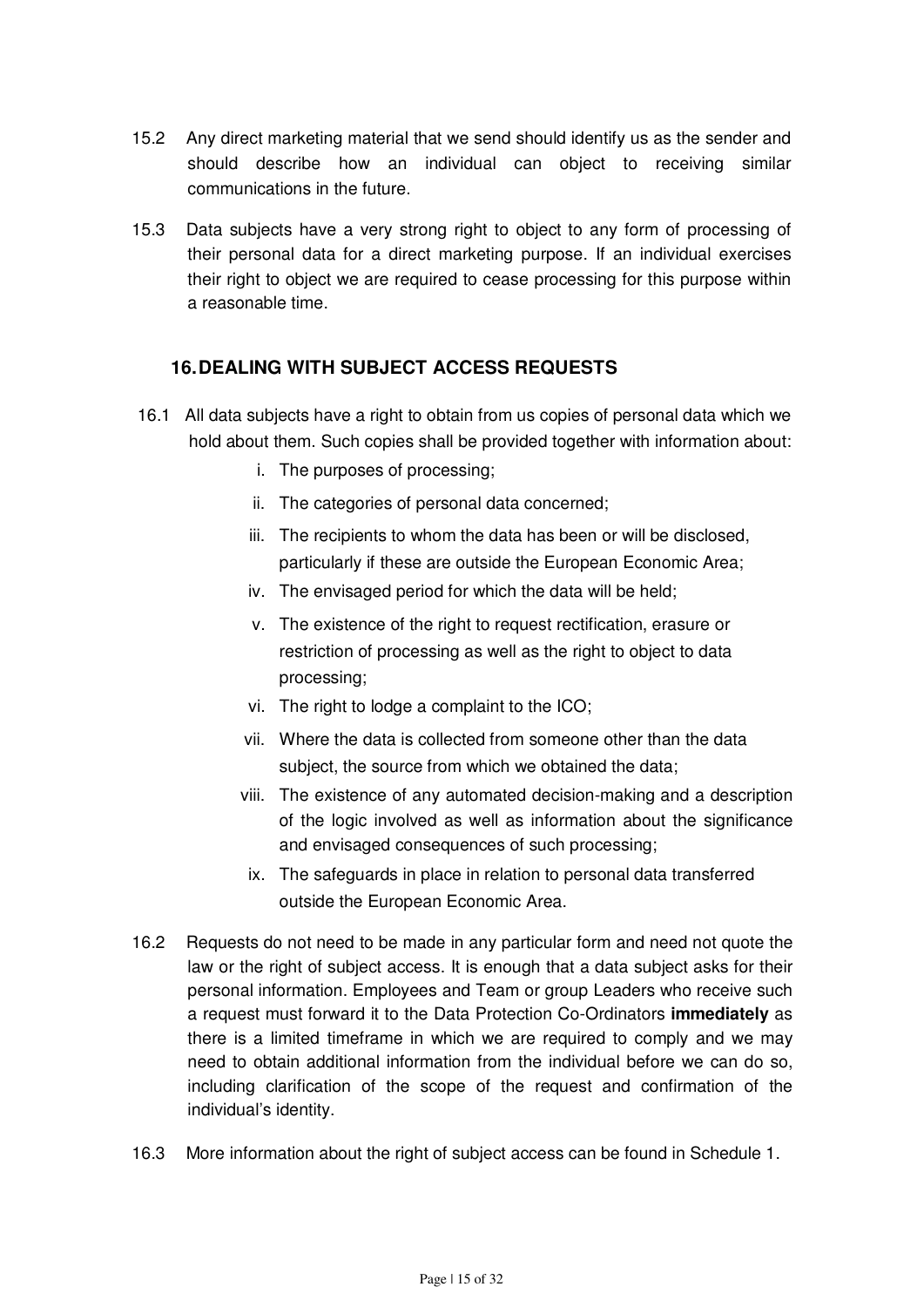- 16.4 We do not and cannot charge a fee for complying with a subject access request save in exceptional circumstances described in Schedule 1.
- 16.5 Except in limited circumstances when complying with a subject access request we may not disclose the personal data of third parties. For this reason personal data of third parties should be redacted from documents which are provided to the requester.
- 16.6 The right of subject access (SAR) is a right of the individual and is therefore only exercisable by that particular individual. The information should also only be provided to that individual. The exception to this rule is when a request is made by a person other than the data subject on behalf of the data subject and:
	- i. The data subject has authorised the requester to make the request on their behalf and to receive the information; or
	- ii. The data subject is incapable of understanding the nature and implications of a subject access request.

With regard to requests made by children or on behalf of children, as a rule of thumb, a child of 13 or over is usually regarded as capable of possessing the requisite mental capacity, although this is not an absolute indicator and decisions in this regard will depend on the mental and emotional development of the child in question.

- 16.7 Where we have reasonable doubts as to the identity of the requester we will seek to verify their identity before any personal data is disclosed. Evidence of legal authority to act on behalf of the data subject will be required where a request is made on behalf of someone else.
- 16.8 Evidence of identity of the data subject and any third party acting on their behalf can be established by production of a combination of the following (in original or certified copy):
	- i. Current passport;
	- ii. Photo driving licence;
	- iii. Utility bill showing current address (issued less 4 months previously);
	- iv. Birth/marriage certificate;
	- v. P45/P60.
- 16.9 Evidence of legal authority to act on behalf of an adult can include:
	- i. Original signed letter of authority from the data subject (where the data subject possesses full mental capacity);
	- ii. Original or certified copy of a relevant power of attorney or Court of Protection Deputyship Order (where the data subject lacks mental capacity).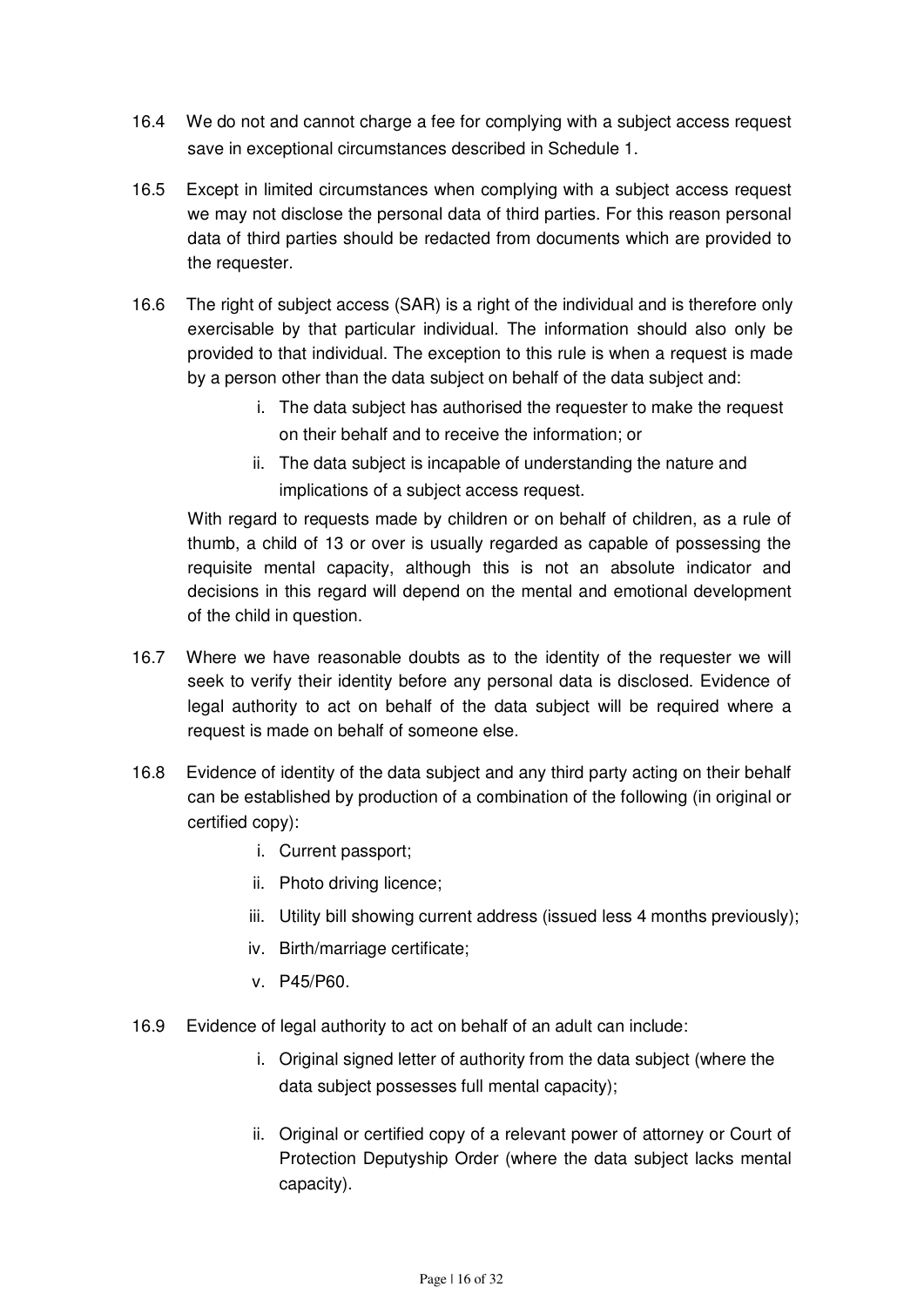- 16.10 In certain circumstances, exemptions may apply which may require or allow us to withhold information requested in response to a subject access request although it should be presumed that all personal data relating to an individual should be disclosed to them. Legal advice should will be sought when it is thought that an exemption may be applicable.
- 16.11 We will keep records of all subject access requests and a record of why information was redacted or withheld (e.g. subject to an exemption).
- 16.12 Further information on dealing with subject access requests can be found on the website of the Information Commissioner's Office (ICO).

#### **17. DISCLOSURES OF INFORMATION TO THIRD PARTIES (known as DATA SHARING)**

- 17.1 All personal data is held securely by us and will be treated in a confidential manner. We will only disclose personal data when we have legal grounds to do so and if we have previously informed the data subject about the possibility of similar disclosures (in a privacy notice), unless legal exemptions apply. Only specifically authorised and properly instructed members of the Fellowship are permitted to make external disclosures of personal data. These disclosures may include:
	- i. Disclosures made in accordance with a legal obligation, such as a court order or statutory duty;
	- ii. Disclosures made in order to enforce or apply any contract with the data subject; or
	- iii. Disclosures made to protect our rights, property, or safety of our employees, volunteers, contractors or others. This includes exchanging information for the purposes of the prevention or detection of crime.
- 17.2 We will keep records of all information supplied in response to a request for disclosure by a third party and will carefully document any exemptions which may have been applied (including the reasons for their application). Legal advice may need to be obtained in appropriate cases.
- 17.3 We will abide by the ICO's statutory **Data Sharing Code of Practice** (or any replacement code of practice) when sharing personal data with other data controllers.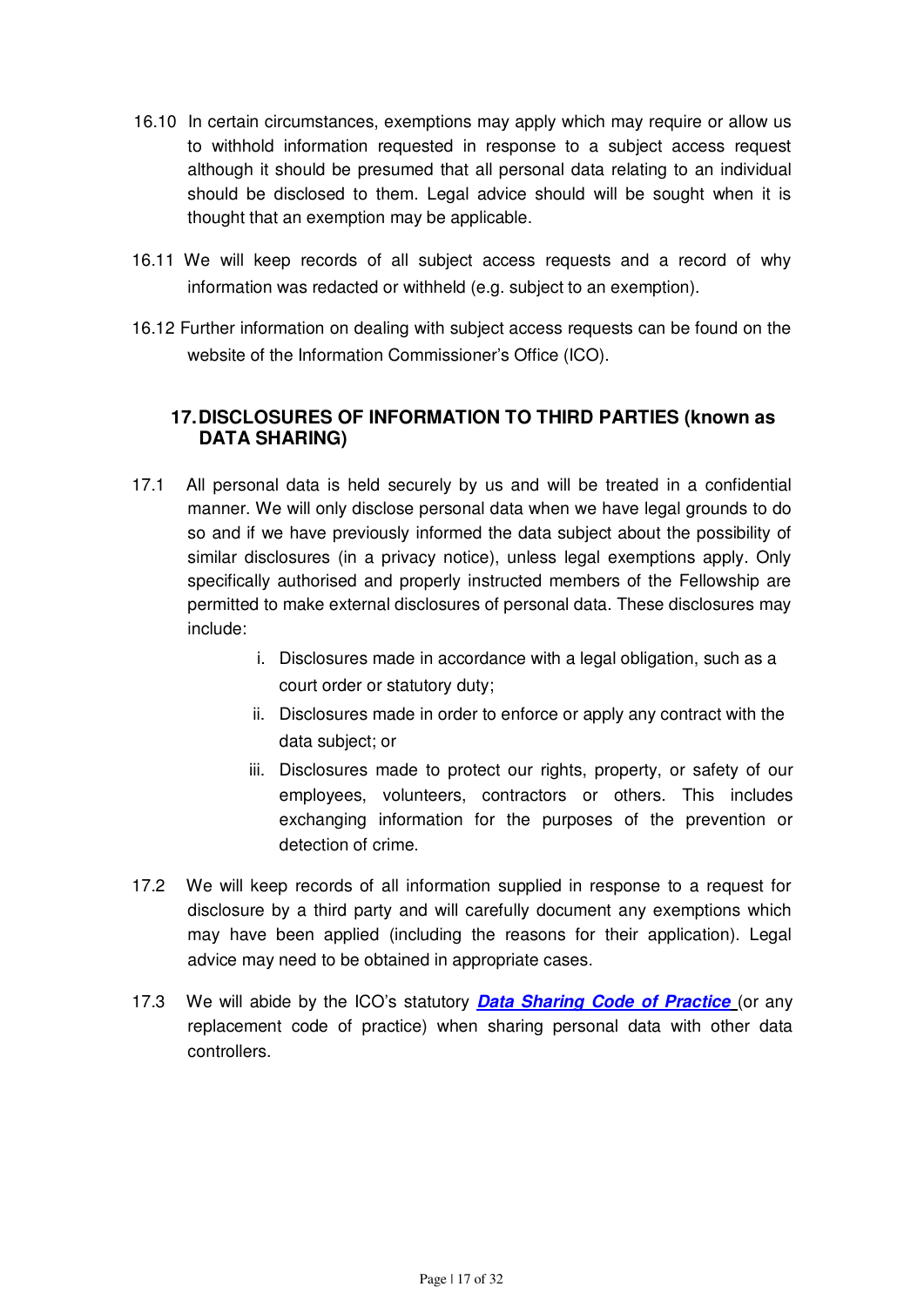#### **18. SECURITY OF PERSONAL DATA**

- 18.1 We will process personal data in a manner that ensures that it is kept appropriately protected and secure, including from unauthorised or unlawful processing and accidental loss, destruction or damage, using appropriate technical and organisational measures which include as a minimum those described in this section 18.
- 18.2 We will implement appropriate technical and security measures which ensure a level of security of processing which is appropriate to the risk of processing.

In assessing the appropriateness of technical and organisational measures we shall take into account:

- i. the state of the art;
- ii. the costs of implementation;
- iii. the nature, scope, context and purpose of processing;
- iv. the risk (of varying likelihood and severity) for the rights and freedoms of natural persons.

In assessing the appropriateness of the level of security we shall, among other relevant considerations, take into account the risks that are presented by the processing involved, in particular the risks which could result from a personal data breach.

- 18.3 We will put in place policies, measures, procedures and technologies to maintain the security of all personal data from the point of collection to the point of destruction. These may include:
	- i. Pseudonymisation and encryption of personal data. 'Pseudonymisation' is when personal data is processed in a manner that the personal data can no longer be attributed to a specific data subject without the use of additional information which is kept separately and subject to measures which ensure that personal data are not attributed to an identifiable individual;
	- ii. Measures to ensure the ongoing confidentiality, integrity, availability and resilience of processing systems and services;
	- iii. Measures to ensure that we are able to restore availability and access to personal data in a timely manner if there is a physical or technical incident;
	- iv. Processes for regularly testing, assessing and evaluating the effectiveness of technical and organisational measures for ensuring the security of data processing.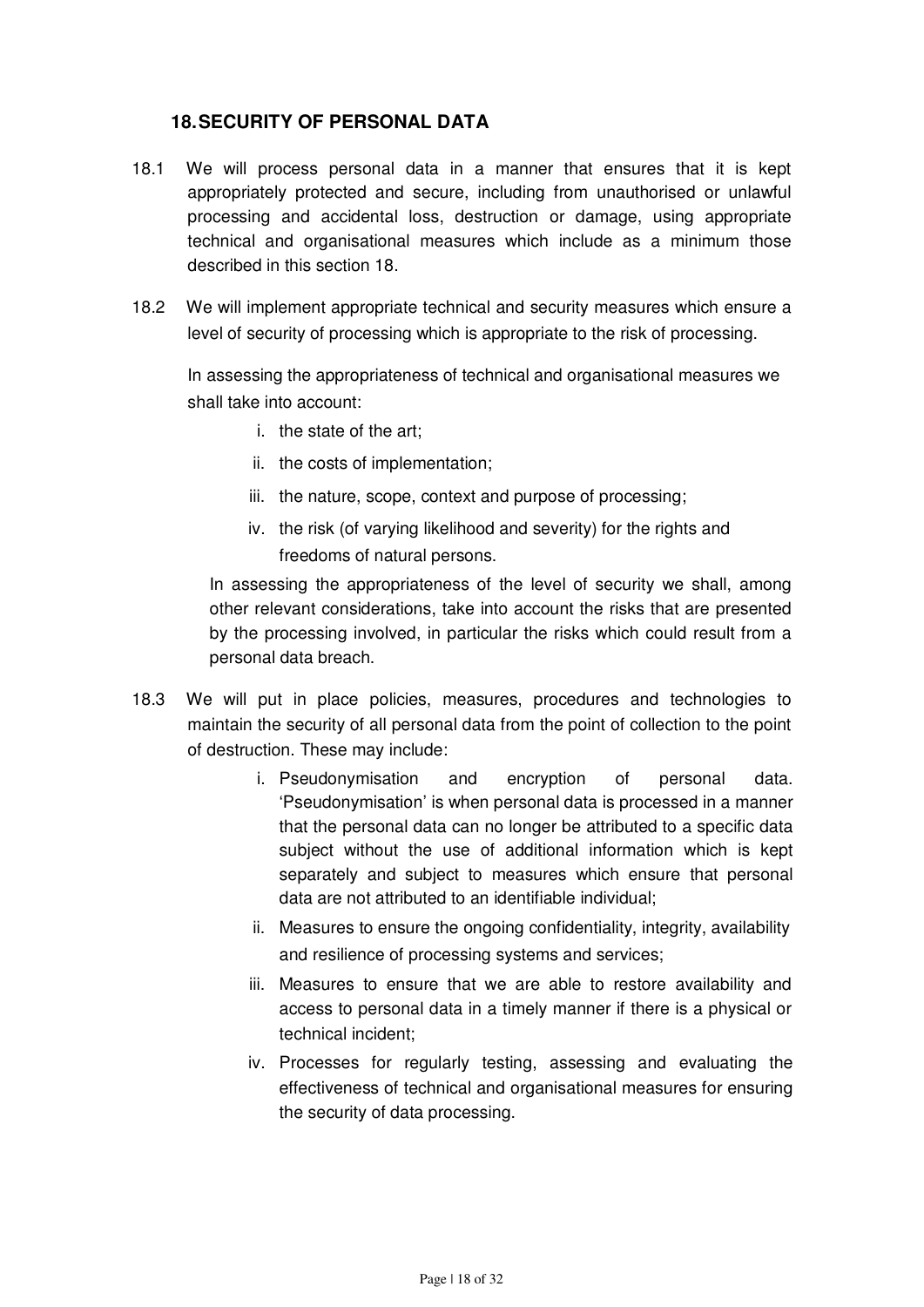- 18.4 The security measure we put in place include:
	- i. Physical Security
		- Appropriate building security measures such as alarms, lockable desks and cupboards, deadlocks, computer hardware cable locks;
		- Entry-controlled areas to which employees have keys and in which any stranger seen should be reported;
		- Visitors are required to be accompanied at all times;
	- ii. Systems Security
		- Security software is installed on all computers containing personal and/or confidential data;
		- Only authorised users are allowed to access computer files and passwords are required to be both strong and regularly changed. Staff and others to whom systems access is granted should never share their password with any other person;
		- Only a limited portion of the personal information that we control will be available for all staff to use: most staff will have limited access to personal and confidential data – on a 'need to know', role-appropriate basis;
		- All non-portable user devices will be encrypted and so far as possible, portable devices such as laptops, memory sticks and portable hard drives will be encrypted;
		- Computer files are regularly backed up and copies kept securely;
		- Persons who process personal data on our behalf ('data processors') will be vetted before we appoint them and we will not appoint them unless we are satisfied that they are able to process data in a manner which meets the requirements of the GDPR and provides protection for the rights of data subjects. Data processors will only be engaged by means of written contracts which contain the provisions required by the GDPR;
	- iii. Organisational Security
		- Staff will undergo data protection training and must adhere to the terms of this policy and our Data Retention Policy
		- Staff and contractors shall be subject to a legally binding duty of confidentiality;
		- Staff and contractors must ensure that individual monitors do not show confidential information to passers-by and that they log off from their PC when it is left unattended;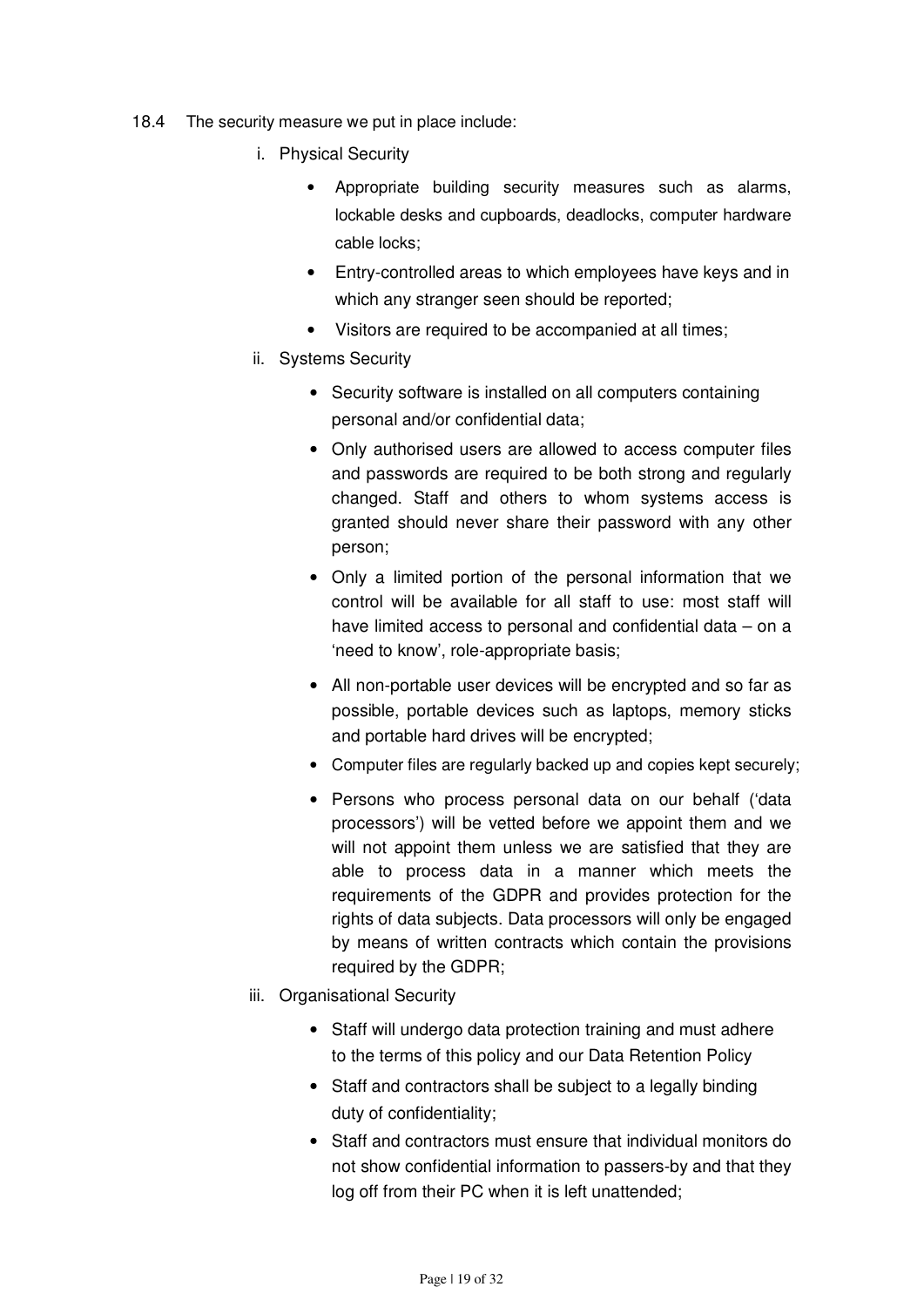- All paper documents containing personal data should be locked away in desks and cabinets and not left out overnight;
- Paper documents which are required to be destroyed shall be securely shredded. Digital storage devices should be physically destroyed when they are no longer required;

### **19. TRANSFERRING PERSONAL DATA OUTSIDE THE EUROPEAN UNION (EU)**

- 19.1 We may only transfer personal data we hold to a country outside the EU if this is permitted under the GDPR. This includes situations where we upload personal data to a cloud the servers of which are situated outside the EU.
- 19.2 Under the GDPR, we are permitted to transfer data outside the EU in certain circumstances. These include situations where we transfer data:
	- i. To a country or international organisation which the European Commission declares, by means of a decision, to be a country or international organisation which provides an adequate level of protection (provided that the relevant decision remains in force);
	- ii. Pursuant to a contract which incorporates model contractual clauses which are issued by the European Commission or the ICO in accordance with the GDPR;
	- iii. Pursuant to contractual clauses which are authorised by the ICO;
	- iv. The data subject explicitly consents to the transfer, which consent shall be of the level required in section 9 of this policy and the GDPR;
	- v. The transfer is necessary for one of the reasons set out in Article 59 of the GDPR, including the performance of a contract between us and the data subject, or to protect the vital interests of the data subject.
- 19.3 Satisfying one of the conditions in paragraph 19.2 does not eliminate the need to comply with all other requirements for processing personal data.
- 19.4 When we use the services of a cloud service provider (or any other data processor) which requires data to be processed outside the EU we must ensure that we satisfy one of the conditions contained in this section 19 of this policy (or alternatives provided under the GDPR) as well as comply with the requirements relating to the appointment of data processors described in section 24 on this policy.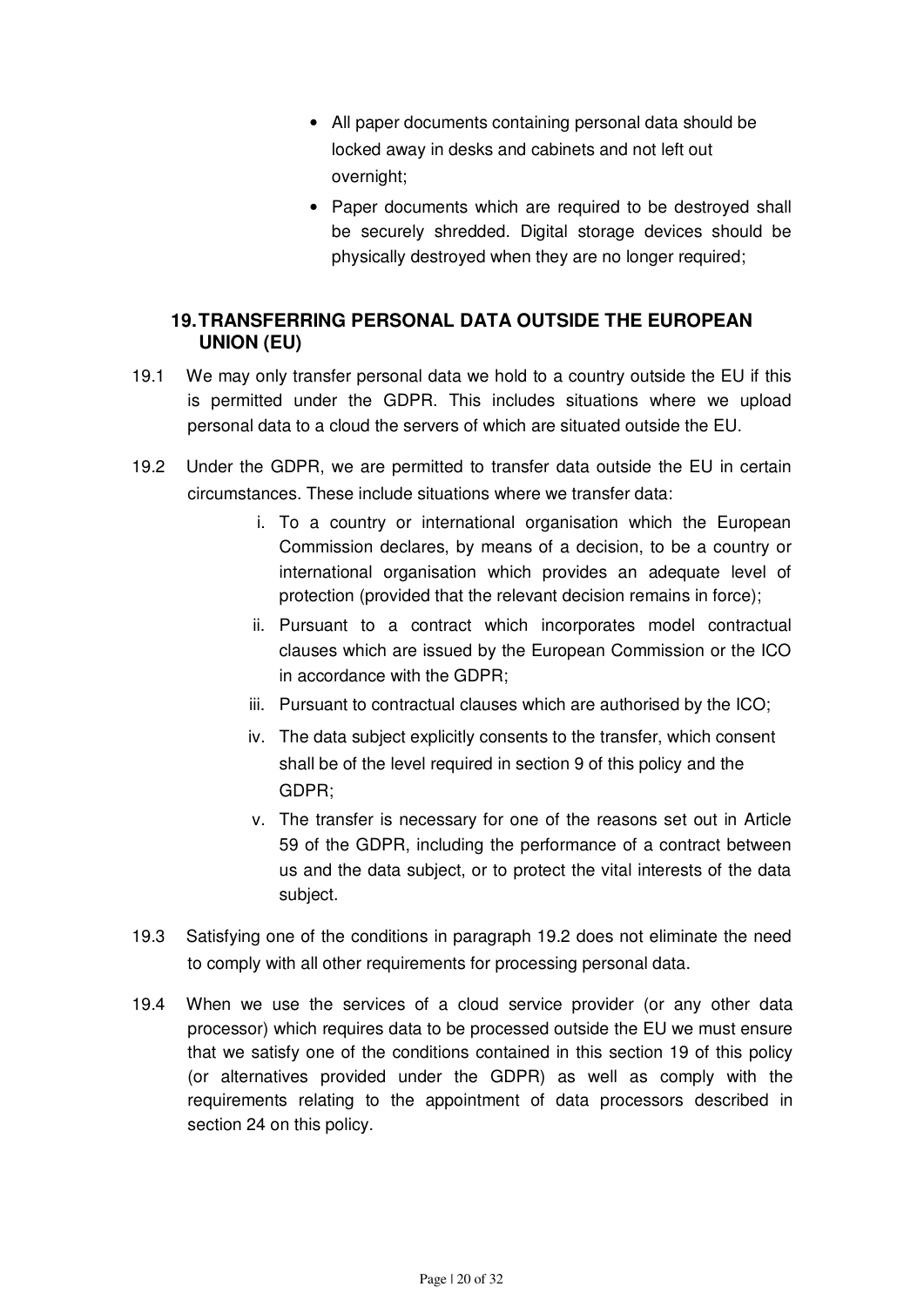#### **20. DEALING WITH DATA PROTECTION BREACHES**

- 20.1 Where staff or anyone working for us consider that this policy has not been followed the matter should be reported immediately to the Data Protection Co-Ordinators. These include, among others, situations where:
	- i. an unauthorised person may have gained access to personal data;
	- ii. personal data (including copies and backups of it) has been lost, even if temporarily;
	- iii. data has been uploaded onto an unsecure server, including a server situated outside the EU if this is not done in accordance with the relevant GDPR requirements:
	- iv. a computer or other device on which personal data is accessible is affected by a virus or other malicious code;
	- v. personal data becomes corrupted or is accidentally altered;
	- vi. any login details were discoverable for a period of time;
	- vii. a direct marketing email is sent in a manner which allows recipients to view the email addresses of others;
	- viii. a power outage or other similar incident results in personal data not being accessible for a period of time.
- 20.2 We must keep records of personal data breaches, even if we do not report them to the ICO, and such records must be such as to enable the ICO to verity our compliance with the GDPR. The records will be kept by the Data Protection Co-Ordinators and will describe, as a minimum:
	- i. The facts relating to the personal data breach;
	- ii. Its effects; and
	- iii. Remedial action taken.
- 20.3 We are required to report all **data breaches which are likely to result in a risk to any person, to the ICO. Reports must be made within 72 hours from when we become aware of the breach** and the time limit starts to run from when any member of staff or contractor becomes aware of the breach and not when the Data Protection Officer becomes aware. For this reason it is very important that incidents are reported to the Data Protection Co-Ordinators immediately so that he or she can decide if a report should be made.
- 20.4 Reports to the ICO shall contain the following information:
	- 1. A description of the personal data breach including the categories of and number of data subjects and records concerned;
	- ii. The name and contact details of the Data Protection Co-Ordinators and other persons from whom the ICO can obtain more information;
	- iii. The likely consequences of the data protection breach;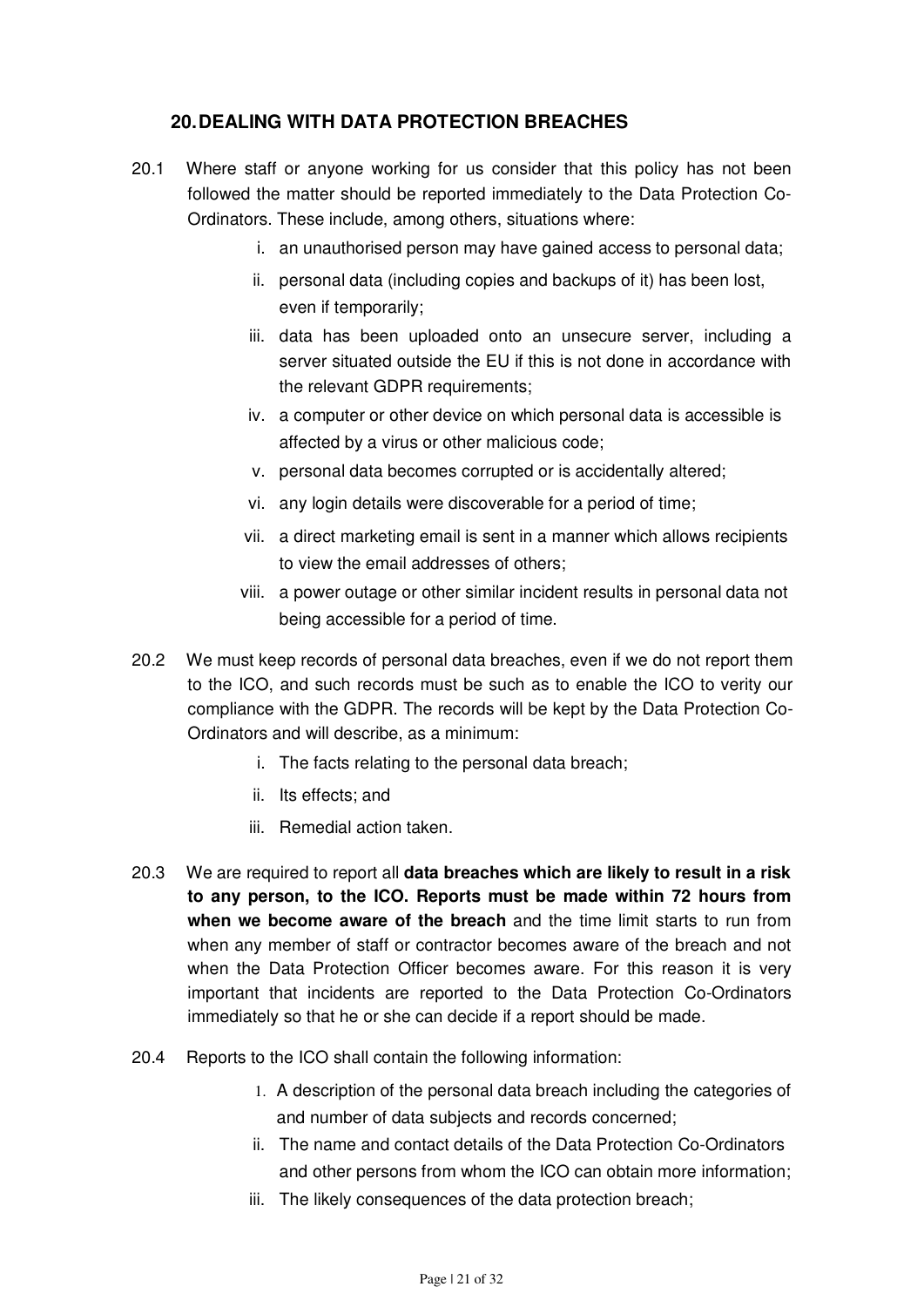- iv. The measures taken or proposed to be taken to address the personal data breach including measures to mitigate the possible adverse effects.
- 20.5 In situations where a personal data breach causes a high risk to any person, we shall, in addition to reporting the breach to the ICO, inform the data subject whose information is affected, without undue delay. This can include situations where, for example, information containing bank account details is left unattended in a public place or an email containing sensitive information is sent to the wrong recipient. Informing data subjects can enable them to take steps to protect themselves and/or to exercise their rights. When informing data subjects, we will, as a minimum, provide them with the information described in 20.4(ii), 20.4(iii) and 20.4(iv) above.
- 20.6 Since the timeframe within which we must report personal data breaches could start to run from the moment a contractor becomes aware of a personal data breach, we must make sure that in all our contracts with contractors, we require them to provide us with the information listed in paragraph 20.4 above immediately upon discovering a potential breach, as well as to provide us with any additional information we may require to comply with our data protection obligations.
- 20.7 When a data protection breach occurs, the Data Protection Co-Ordinators shall consider the following:
	- i. Does this policy require amending?
	- ii. Should further guidance be issued about this policy?
	- iii. Do any employees or Team/Group Leader require additional training or guidance?
	- iv. Is it appropriate to take disciplinary action?
	- v. Referring the breach to the Trustees?

#### **21. RECORD KEEPING**

21.1 The GDPR requires that organisations not only comply with the law but are able to show that they comply with the law. It is therefore very important that we keep clear records of all processing activities and decisions we make concerning personal data (setting out our reasons for those decisions). Although the GDPR lists specific records which should be kept this does not reduce our responsibility to ensure that we are able to prove compliance with the law at all times.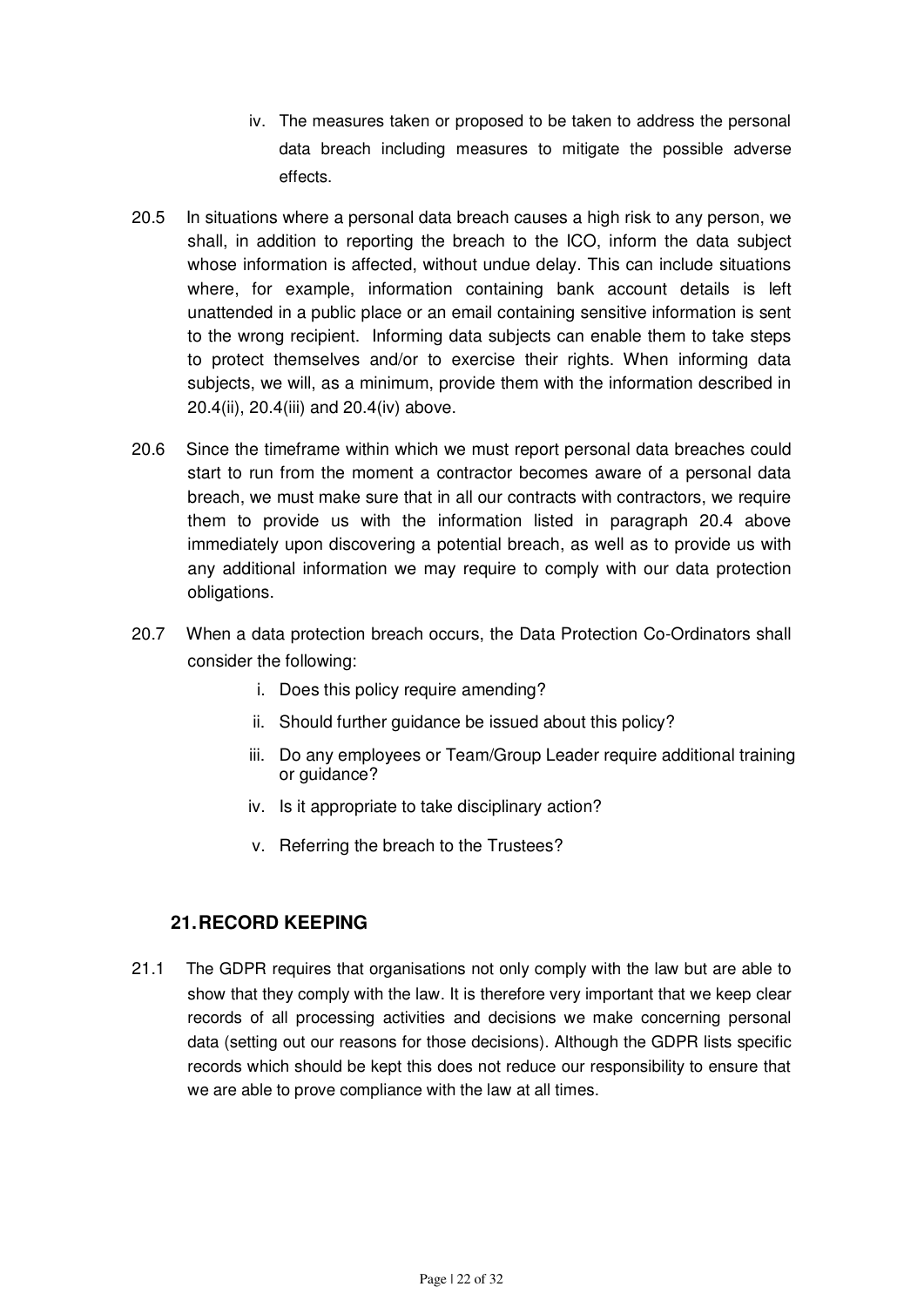- 21.2 The GDPR specifically requires that we keep, as a minimum, the following records about our processing activities:23
	- i. The name and contact details of any joint controller, any representative and/or Data Protection Co-Ordinators;
	- ii. The purpose of the processing;
	- iii. A description of the categories of data subjects;
	- iv. A description of the categories of personal data;
	- v. The categories of recipients to whom the personal data have been or will be disclosed;
	- vi. Transfers to countries or organisations outside the EU (including their identification) and any relevant safeguards;
	- vii. The envisaged time limits for erasure of the different data;
	- viii. A description of security measures taken.
	- 21.3 The GDPR also requires data processors to keep records and when appointing a data processor we shall require them, in the contract by which they are appointed, to keep such records and to give us access to such records when we require it.

#### **22. DATA PROTECTION BY DESIGN AND BY DEFAULT**

22.1 We will implement appropriate technical and organisational measures to ensure that all personal data is processed in accordance with the GDPR, primarily the principles of data protection described in this policy. This includes having safeguards built into our systems which provide for compliance by default. As an example, forms which we use for recording personal data should provide for inputting all relevant data but no extra information. This is referred to as data minimisation. Other measures include pseudonymisation which is described in section 18 above and which increases the security of personal data.

#### **23. DATA PROTECTION IMPACT ASSESSMENTS**

23.1 Before carrying out any data processing which is likely to result in a high risk we will carry out a Data Protection Impact Assessment (DPIA). These include situations when we process data relating to vulnerable people, trawling of data from public profiles and data transfers outside the EU. We may also conduct a DPIA in other cases when we consider it appropriate to do so. Any decision not to conduct a DPIA should be recorded.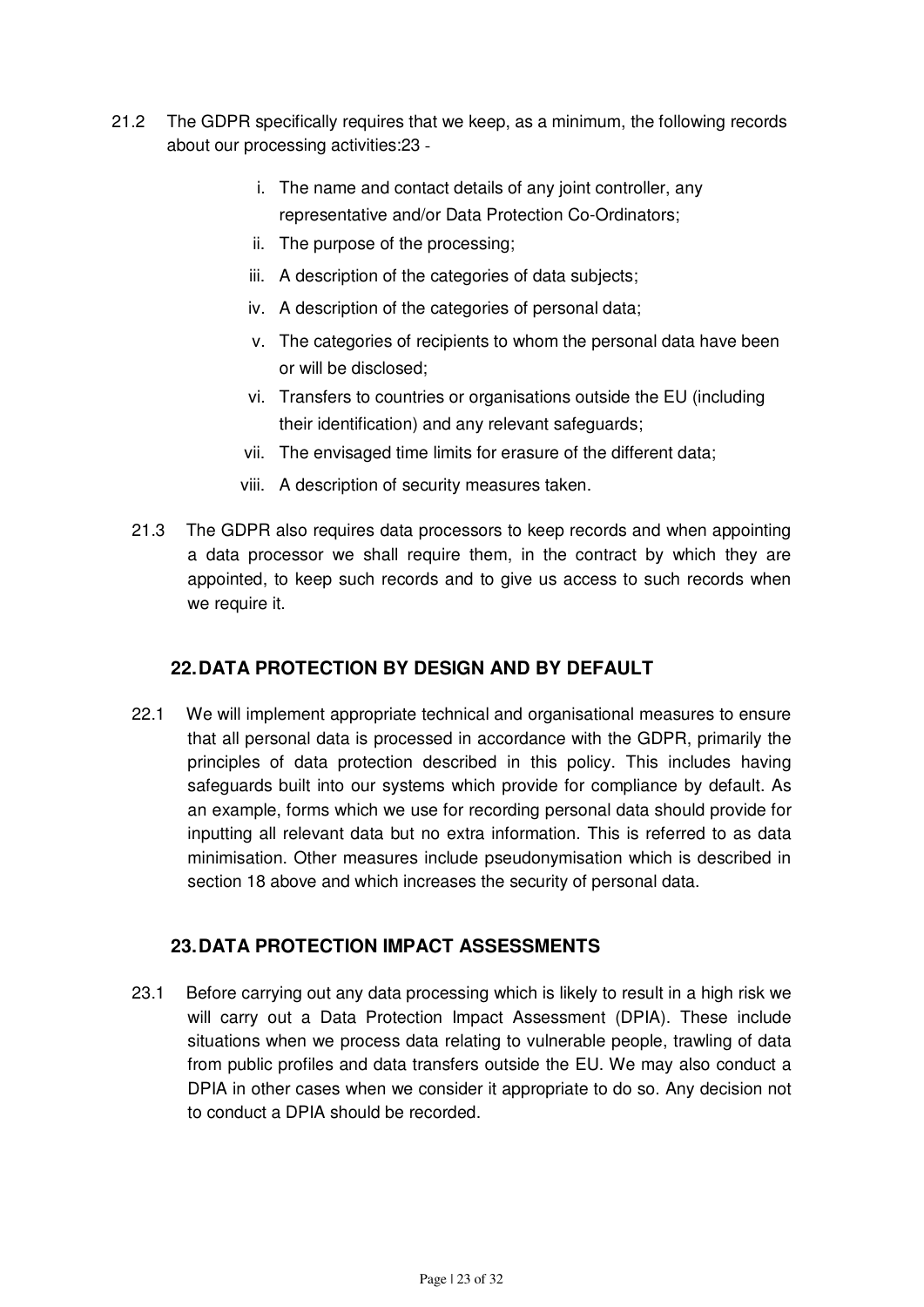- 23.2 DPIAs should be carried out early enough to allow recommendations to be acted upon and a DPIA should be continuously be carried out on existing processing activities. A DPIA should be reassessed at least every three years, depending on the nature of the processing and the rate of change in the situation.
- 23.3 All DPIAs should involve the Data Protection Co-Ordinators and his or her advice and decisions shall be documented.
- 23.4 When carrying out a DPIA we will consult with the data subjects concerned and if we decide not to do so we shall keep a record of such a decision (including reasons).
- 23.5 If we are unable to mitigate the identified risks such that a high risk remains we are required to consult with the ICO.
- 23.6 DPIAs shall be conducted in accordance with the ICO's Code of Practice 'Conducting privacy impact assessments'.

# **24. APPOINTING DATA PROCESSORS**

- 24.1 Allington Baptist Church Trust does not currently use Data Processing Contractors. Should that decision be changed at a future date, we will notify all data subjects current at that time accordingly.
- 24.2 When appointing a contractor who will process personal data on our behalf (a data processor) we will, before appointing them, carry out a due diligence exercise to ensure that the relevant processor will implement appropriate technical and organisational measures to ensure that the data processing will meet the requirements of data protection law, including keeping the data secure, and will ensure protection of the rights of data subjects. We will only appoint data processors who can provide us with sufficient guarantees that they will do so.
- 24.3 We will only appoint data processors on the basis of a written contract which must contain provisions which require the processor to:
	- i. Process the personal data only on our documented instructions;
	- ii. Ensure that persons authorised to process the personal data have committed themselves to confidentiality;
	- iii. Take all measures required in relation to security of processing;
	- iv. Not appoint sub-processors without our prior written authorisation and equivalent contractual obligations;
	- v. Assist us to fulfil our obligations to give effect to the rights of data subjects;
	- vi. Assist us in complying with our legal obligations, in particular those relating to security, breach notification and communication with data subjects, and carrying out data protection impact assessments;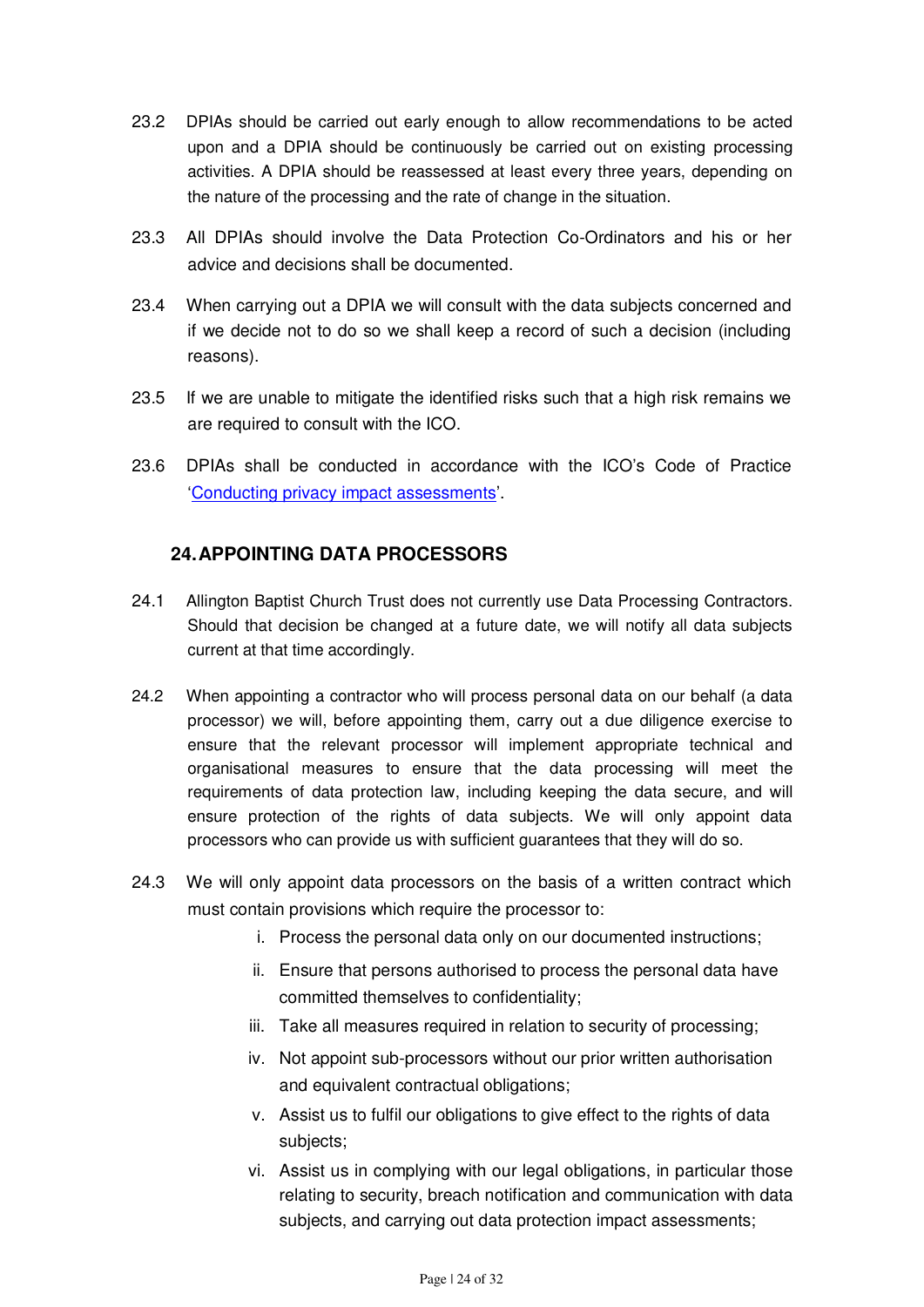- vii. At our choice, delete or return all personal data after the end of the provision of services relating to the processing, and delete existing copies unless longer storage is required by law;
- viii. Make available to us all information necessary to demonstrate compliance with our obligations in relation to appointing data processors;
- ix. Allow us to conduct, and assist us in conducting, audits, including inspections of the processors, which may be carried out by us or an auditor of our choosing;
- x. Inform us if an instruction we give to the processor breaches any data protection law.
- 24.4 In addition to the provisions listed in paragraph 24.3 above it may be appropriate for us to require a data processor to comply with our policies, maintain records, provide us with information and otherwise generally assist us to comply with our data protection obligations (see, for example, section 21 above).
- 24.5 It should be noted that it is not enough to have the clauses listed in paragraph 24.3 above included in a contract with the processor and we will remain liable for breaches of data protection law committed by the data processor unless we can show that we were not in any way responsible for the event giving rise to the damage. We would not be able to show this unless we carry out the due diligence exercise mentioned in paragraph 24.2 above and unless we carefully monitor the data processing throughout the duration of the contract.

# **25. CHANGES TO THIS POLICY**

25.1 We reserve the right to change this policy at any time. Any amended versions of this policy will take effect from the time they are uploaded to our website. Where appropriate, we will notify data subjects of those changes by mail or by email.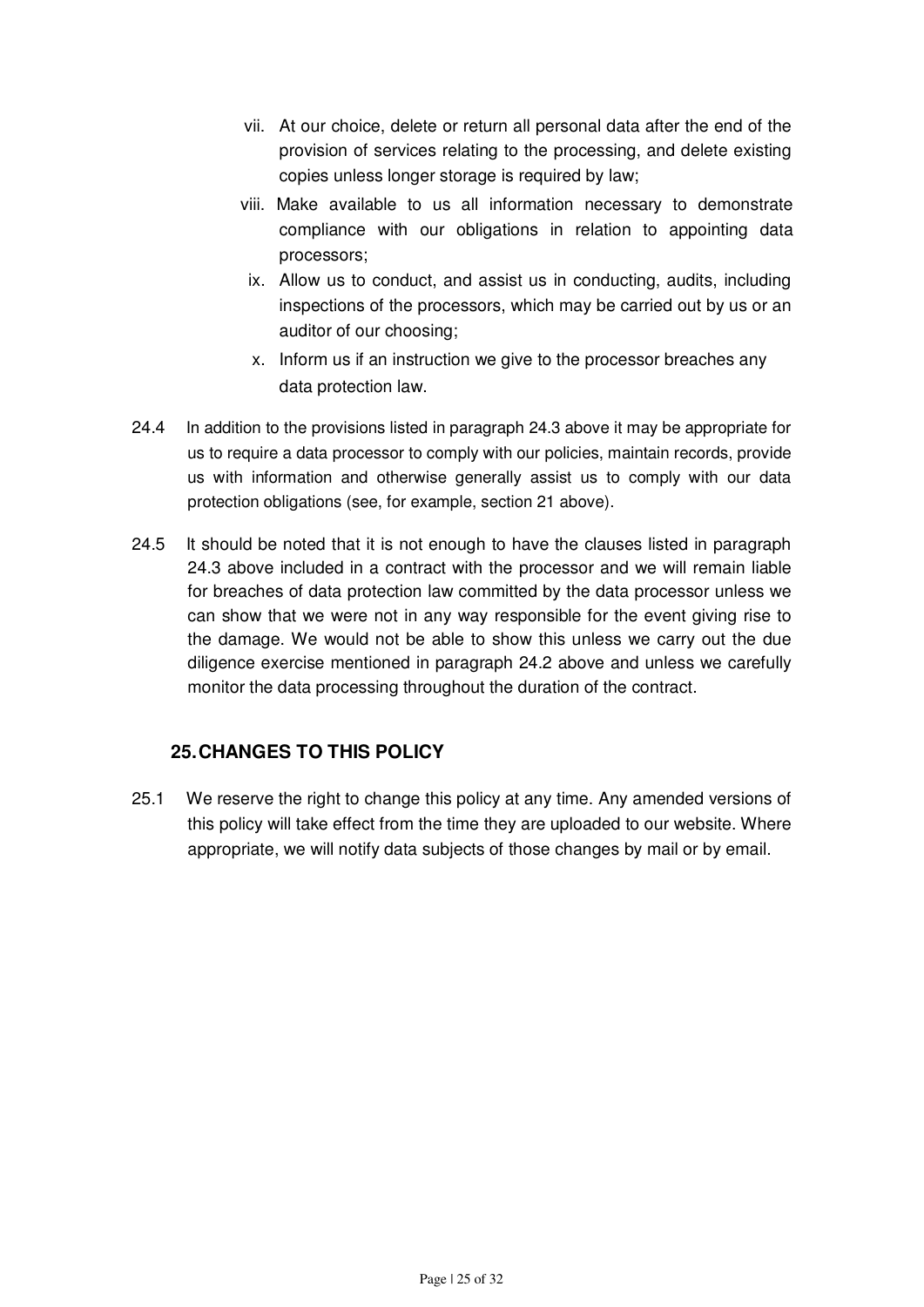#### **Allington Baptist Church, Maidstone - Data Protection Policy**

#### **Schedule 1 – RIGHTS OF DATA SUBJECTS**

Under the GDPR data subjects have various rights. These are described below.

Please note that the descriptions below are only intended to be used as guidance and do not, in any way, affect how they apply under the GDPR. We will apply the rights in accordance with the GDPR which overrides the text of this schedule.

Those who wish to obtain more information about this procedure or their data protection rights generally may contact our Data Protection Co-Ordinators

Email: dataprotection@abcmaidstone.co.uk

By post to the Data Controller address below.

#### DATA CONTROLLER

 Allington Baptist Church Trust, Charity No. 1049403 76a, London Road, Maidstone, Kent ME16 0DT

#### **1. Right of Access**

Data subjects have a right to access personal data about them which we hold. It is not a right to documents, but only to personal data contained in documents. This does not cover personal data which relates to other persons.

Under the GDPR, requests must be complied with without undue delay and, in any event, within one month of the request. This time limit can be extended to two months where necessary, taking into account the complexity and number of requests. For an extension to apply the data subject must be informed of the extension and why it is needed within one month of the request.

If the request is made electronically, the information should be provided in a commonly used electronic form.

If more than one copy of the data is requested, we may charge a reasonable fee based on our administrative costs for providing the extra copies. If a request is manifestly unfounded or excessive, we are entitled to refuse to comply with the request or to charge a reasonable fee (based on administrative costs) to deal with the request. We must inform the data subject about this and explain to the data subject that they have a right to complain to the ICO. We will not apply this exception unless we have a strong justification to do so.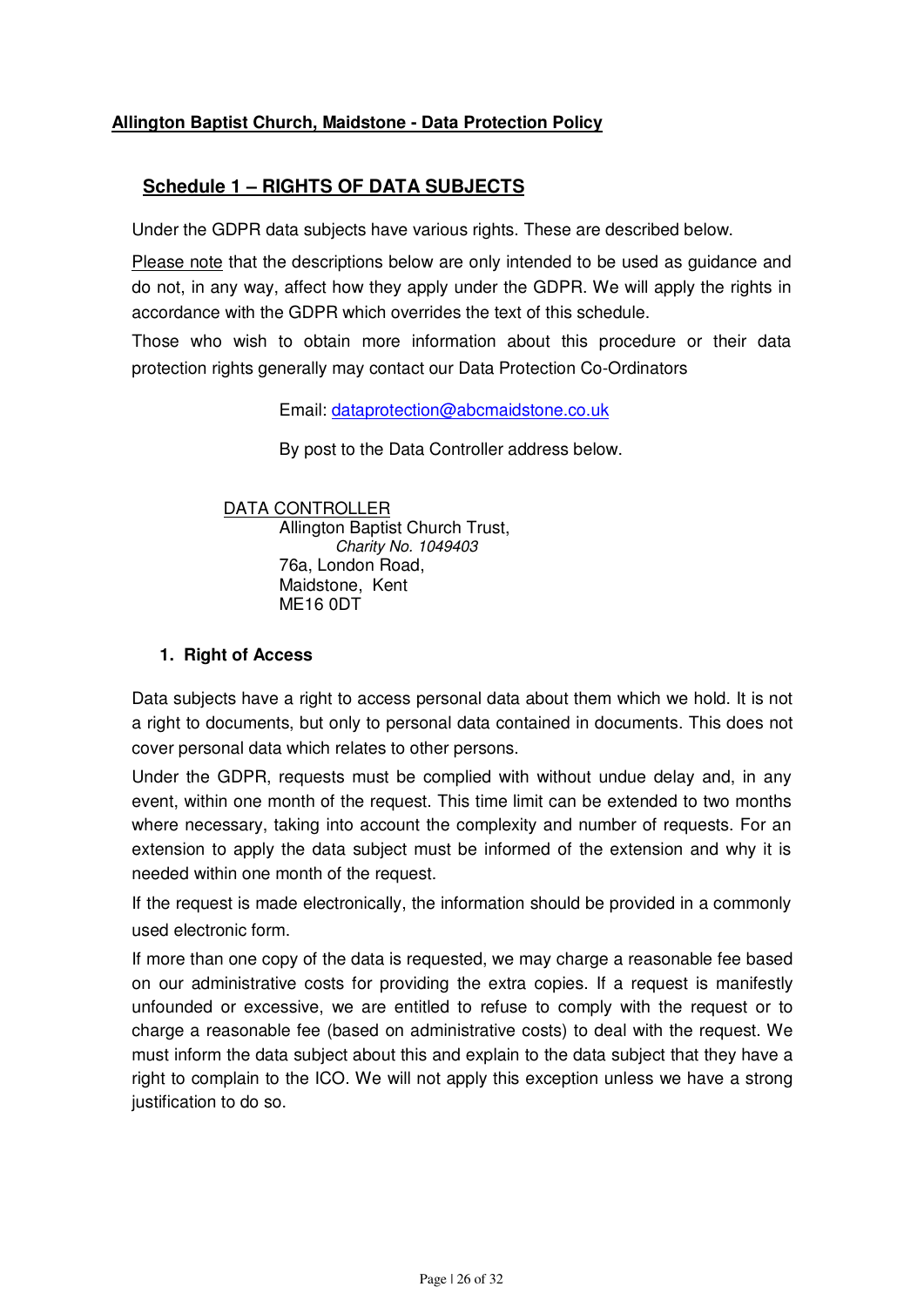#### **2. Right to Rectification**

Data subjects may request that we rectify any inaccurate information concerning them and e will comply with such requests as soon as practicable. Data subjects also have a right to have incomplete personal data concerning them completed.

#### **3. Right to Erasure (to be forgotten)**

Data subjects are entitled to have their personal data deleted if:

- i. it is no longer needed;
- ii. the only legal ground for processing is consent and the data subject withdraws consent;
- iii. the data subject objects to processing (see the Right to Object below) and there are no overriding legitimate grounds to continue with the processing;
- iv. the data has been processed unlawfully;
- v. the data has to be erased for compliance with a legal obligation which applies to us.

There are exceptions to this right. These include when processing is required for compliance with the law, reasons of public interest, research or statistics, and legal claims.

#### **4. Right to Restrict Processing**

Data subjects can in some circumstances demand that processing of their personal data is restricted for a limited time period. The personal data would continue to be held on record, but it cannot otherwise be processed without the data subject's consent. The limited circumstances and time periods are:

- i. if the accuracy of the data is contested, for a period which enables us to verify the accuracy of the data;
- ii. if the processing is unlawful and the data subject opposes the erasure of the data but requests restriction of its use instead;
- iii. if we no longer require the data but the data subject needs the data for the establishment, exercise or defence of legal claims;
- iv. the data subject has objected to data processing (see the Right to Object below), until an assessment is made of whether there are overriding legitimate grounds which can justify the continuation of the processing.

Even if the data subject exercises this right we are entitled to process the data in question for purposes relating to legal claims, for the protection of the rights of other persons or for reasons of public interest.

We must inform the data subject when the restriction will be lifted.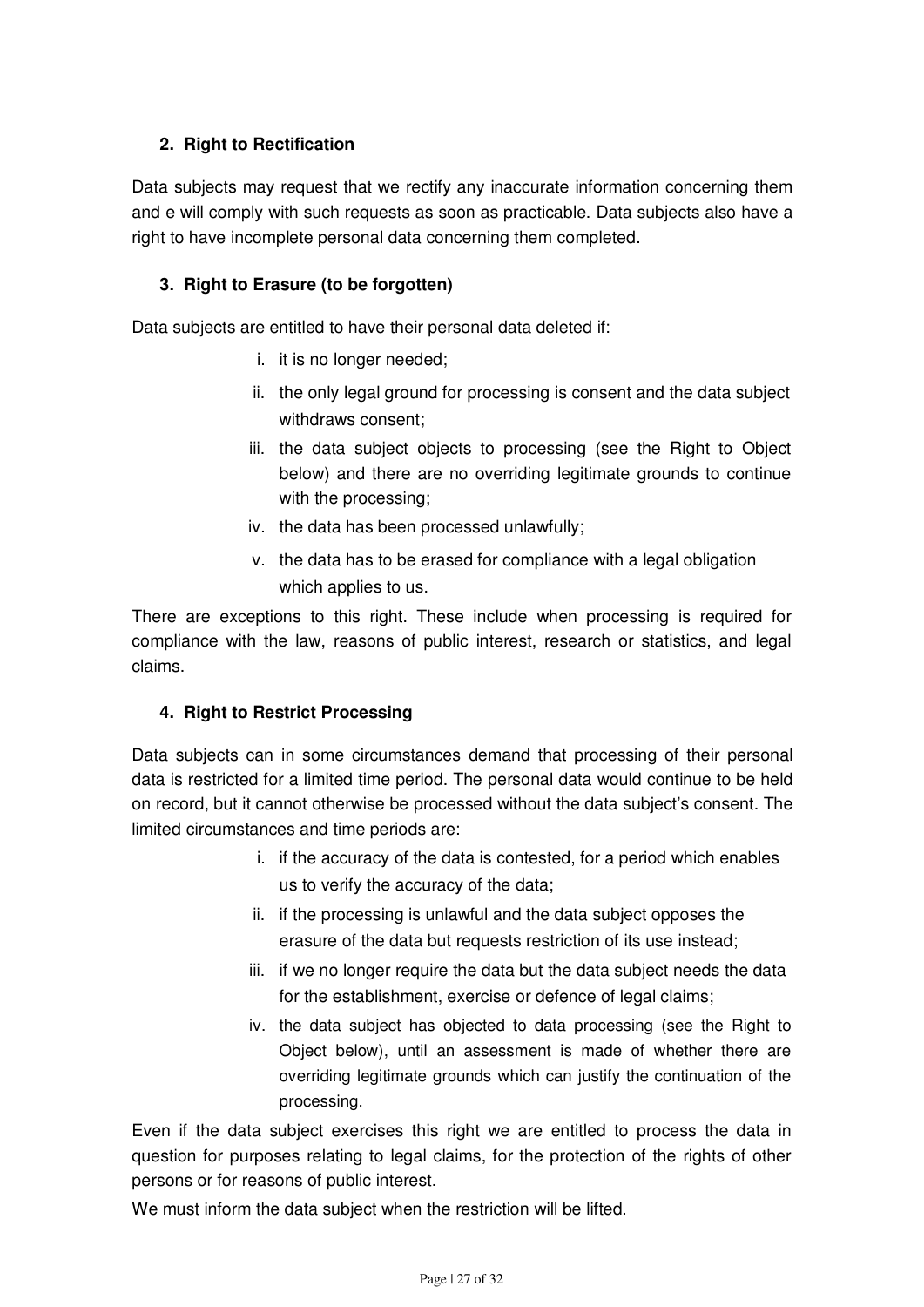#### **5. Right to Object**

Where data is processed for the performance of a task carried out in the public interest or legitimate interests pursued by us or a third party, data subjects may object to the processing on grounds relating to their particular situation. In such a case, we will stop processing that data unless there are compelling legitimate grounds for the processing to continue or if the processing is required in connection with legal claims.

Data subjects can object to the processing of their data for purposes of direct marketing. This is an absolute right and the processing should cease on request.

When data is processed for research or statistical purposes, data subjects can object on grounds relating to their particular circumstances, unless the processing is required for reasons of public interest.

# **6. Right of Data Portability**

Data subjects have a right to receive personal data which they provide to us in a structured, commonly-used, and machine-readable (digital) format and are entitled to transmit that data to any other person if the processing of that data is carried out by automated means and is based on

- 1. the data subject's consent, or,
- 2. is processed out of necessity for the purpose of performing a contract with the data subject.

Data subjects may also request that we transfer their data directly to a third party.

This right only applies to personal data which data subjects provided to us in a structured digital format.

#### **7. Other Rights**

Other rights of data subjects in relation to their personal data which arise under the GDPR consist of the right:

- i. To be provided with privacy notices;
- ii. To request information about persons to whom their personal data has been disclosed;
- iii. To withdraw consent to processing which is based on consent. Withdrawing consent should be as easy as it is to give consent. Withdrawal of consent does not affect the lawfulness of processing already carried out;
- iv. To make a complaint to the Information Commissioner's Office (https://ico.org.uk/);
- v. Not to be subject to decisions based solely on automated data processing which significantly affect them or which produce legal effects concerning them.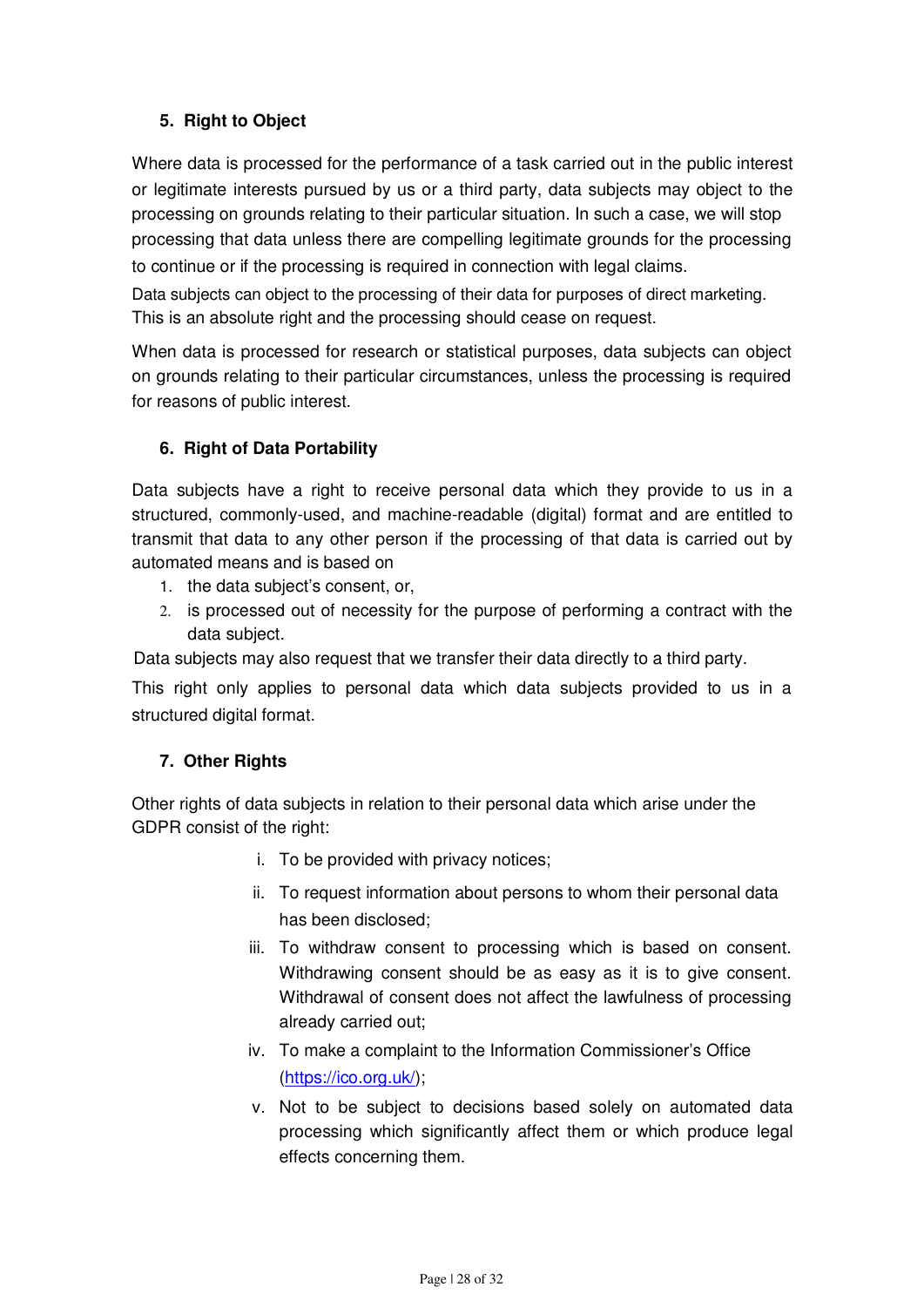#### **8. Exercising rights**

Data subjects who wish to exercise any of the above rights or who have any questions about them should contact our Data Protection Co-Ordinators whose contact details are at the top of this Schedule.

Any information provided to data subjects should be provided in a concise, transparent, intelligible and clearly accessible form, using clear and plain language.

We are required to provide information on action taken subsequent to a request by a data subject based on the above rights, without undue delay and within one month from when we receive the request. This can be extended by two further months where necessary, depending on the complexity and number of requests. If an extension is required we must inform the data subject within one month of receiving the request and give reasons for the delay.

We may refuse to comply with requests that are manifestly unfounded or excessive or, alternatively, we may charge a reasonable charge based on our administrative costs. If no action is to be taken, the data subject must be informed of that fact and the reasons within one month from the date of the request. The data subject must also be informed of their right to make a complaint to the ICO.

If a request is made by electronic means, all information shall be provided by electronic means where possible, unless otherwise requested by the data subject.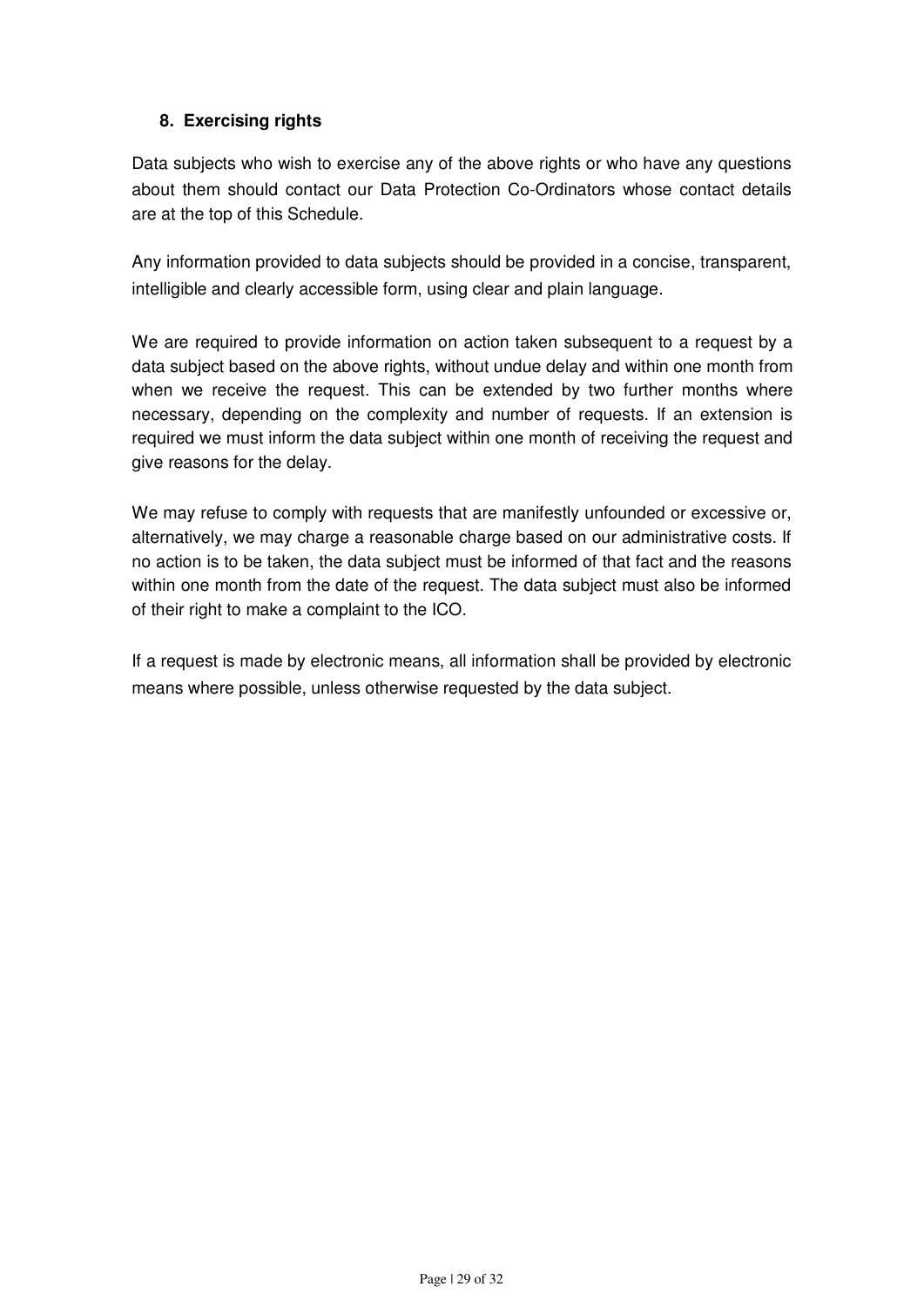#### **Allington Baptist Church, Maidstone - Data Protection Policy**

# **Schedule 2 – RETENTION PERIODS**

Data will be maintained in accordance with the schedule below, after which it will be securely destroyed in accordance with the appropriate policy clauses above.

| <b>Church Buildings and Property (excluding Legal Documents)</b>         |                                                                         |  |  |  |
|--------------------------------------------------------------------------|-------------------------------------------------------------------------|--|--|--|
| <b>Fixed Assets register</b>                                             | Permanently<br>(Charities Act)                                          |  |  |  |
| Minutes, accounts, specifications, tenders, contracts,                   | 6 years after last action                                               |  |  |  |
| plans, photographs, drawings and other                                   | (photographs may be retained for                                        |  |  |  |
| papers relating to major works to the church                             | historical or archive reasons)                                          |  |  |  |
| property                                                                 |                                                                         |  |  |  |
| Contracts, tenders and specifications for minor works                    | 6 years after last action<br>(Limitations Act 1980)                     |  |  |  |
|                                                                          |                                                                         |  |  |  |
| <b>Incumbents and other Employees</b>                                    |                                                                         |  |  |  |
| Institutions, admissions and licences.                                   | 6 years after current year                                              |  |  |  |
| Correspondence appertaining to appointments and<br>revisions to contract | 6 years after last action                                               |  |  |  |
| Application forms and interview notes for unsuccessful                   | Maximum 1 year                                                          |  |  |  |
| candidates                                                               | (Disability Discrimination Act, Race Relations Act,<br>limitations Act) |  |  |  |
| Copies of replies to questionnaires or major circulars                   | 6 years after last action                                               |  |  |  |
| Items relating to Pastoral matters                                       | 6 years after last action                                               |  |  |  |
|                                                                          |                                                                         |  |  |  |
| <b>Church Team and Group Councils</b>                                    |                                                                         |  |  |  |
| Trustee minutes and written decisions (incl. emails)                     | Minimum 10 years from meeting                                           |  |  |  |
|                                                                          | date or date of passing written                                         |  |  |  |
|                                                                          | resolution                                                              |  |  |  |
|                                                                          | (Data Protection Act & Charities Act)                                   |  |  |  |
| Minutes of team and group meetings                                       | Minimum 10 years from meeting                                           |  |  |  |
|                                                                          | date<br>(Charities Act)                                                 |  |  |  |
| Routine correspondence and notes                                         | 3 years after last action                                               |  |  |  |
|                                                                          |                                                                         |  |  |  |
| <b>Church Finance</b>                                                    |                                                                         |  |  |  |
| Annual audited accounts                                                  | 6 years after current year                                              |  |  |  |
|                                                                          | Permanently<br>(Data Protection Act)                                    |  |  |  |
| Cash books, bills, vouchers, bank statements and other                   | 6 years after current year<br>(Charities Act)                           |  |  |  |
| subsidiary financial records                                             |                                                                         |  |  |  |
| <b>Invoices for Capital Expenditure</b>                                  | 10 years after current year<br>(Charities Act & HMRC)                   |  |  |  |
| VAT records                                                              | 6 years after record created<br>(VAT Act 1994)                          |  |  |  |
| Planned giving schemes and offering sheets                               | 6 years after current year unless                                       |  |  |  |
|                                                                          | anonymised                                                              |  |  |  |
|                                                                          |                                                                         |  |  |  |
|                                                                          |                                                                         |  |  |  |
|                                                                          |                                                                         |  |  |  |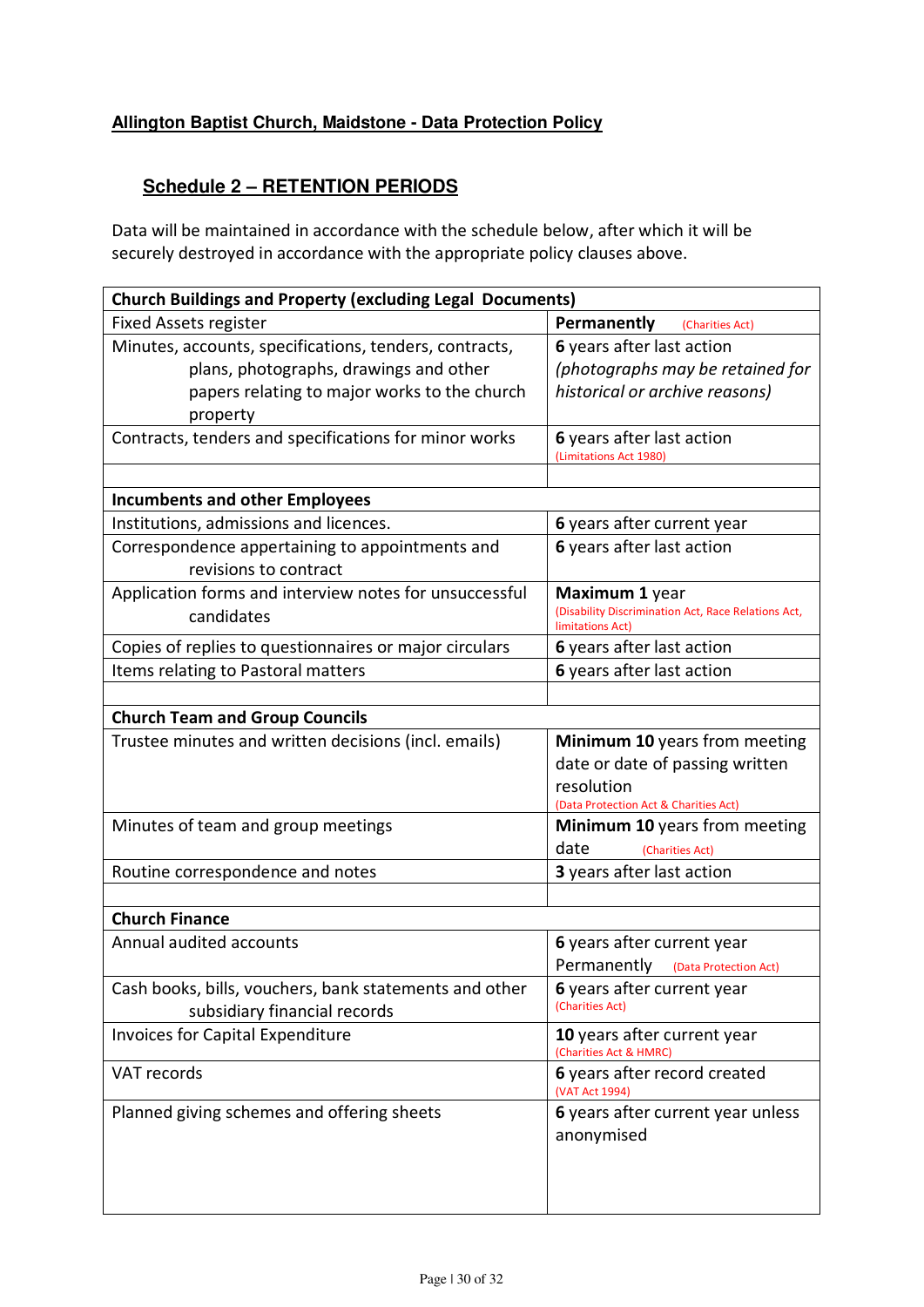| Church Finance (cont'd)                                                                      |                                                                          |
|----------------------------------------------------------------------------------------------|--------------------------------------------------------------------------|
| <b>Gift Aid Declarations</b>                                                                 | 6 Years after they are no longer                                         |
|                                                                                              | valid or after known death of                                            |
|                                                                                              | donor, or 10 years after last                                            |
|                                                                                              | donation<br>(6yrs Data Protection Act)                                   |
| Legacies                                                                                     | 6 Years after the estate has been                                        |
|                                                                                              | <b>WOUND UP</b> (Data Protection Act)                                    |
| Payroll - Income Tax records, returns, notices, etc.                                         | 6 years after current year                                               |
|                                                                                              | (Taxes Management Act)                                                   |
| Payroll - wages & salaries records, accounting                                               | 6 years after current year<br>(Charities Act & Taxes Management Act)     |
| Payroll – Statutory maternity pay records, certificates                                      | <b>3</b> years after end of tax year in                                  |
| and other medical evidence                                                                   | which maternity period ends<br>(Statutory Maternity Pay Regulations)     |
| Payroll – Statutory sick pay records, certificates and                                       | 3 years after end of each tax year                                       |
| other medical evidence                                                                       | for SSP                                                                  |
|                                                                                              | (SSP (General) Regulations)                                              |
| Payroll - National Minimum Wage records                                                      | 3 years after end of the pay                                             |
|                                                                                              | reference period following the                                           |
|                                                                                              | one that the records cover<br>(National Minimum Wage Act)                |
| Pensions - re: current pensioners                                                            | 10 years after benefit ceases                                            |
|                                                                                              | (Commercial)                                                             |
| Pensions – next of kin/expression of wish forms                                              | 6 years after death<br>(Data Protection Act)                             |
| <b>Insurances</b>                                                                            |                                                                          |
| Insurances - Employer's Liability                                                            | 40 years after current year                                              |
|                                                                                              | (Employers' Liability (Compulsive Insurance)<br><b>Regulations 1998)</b> |
|                                                                                              |                                                                          |
| Insurances - other than employer's liability                                                 | 6 years after current year                                               |
| Insurances - claims correspondence                                                           | 3 years after settlement<br>(Data Protection Act)                        |
| Church Copyright Licence information                                                         | 6 years after current year                                               |
|                                                                                              |                                                                          |
|                                                                                              |                                                                          |
| <b>Pastoral Care, Safeguarding and Health and Safety</b>                                     |                                                                          |
| Health & Safety records                                                                      | 3 years for general records;                                             |
|                                                                                              | permanently for hazardous                                                |
|                                                                                              | substances                                                               |
| Accident reporting sheets or books - relating to adults                                      | 3 years after date of incident<br>(Data Protection Act)                  |
| Accident reporting sheets or books – relating to children                                    | 3 years after the year that the                                          |
|                                                                                              | child becomes an adult (aged 18)                                         |
|                                                                                              | Within 6 months of the                                                   |
| A 'Clear' Criminal Records Bureaux (CRB) certificate or<br>disclosure letter of conformation | recruitment decision                                                     |
|                                                                                              |                                                                          |
| Risk assessment recommendations and management                                               | <b>50</b> years after the appointment /                                  |
| plan in the event of an unclear or blemished<br><b>CRB</b> disclosure                        | employment ceases                                                        |
|                                                                                              |                                                                          |
|                                                                                              |                                                                          |
|                                                                                              |                                                                          |